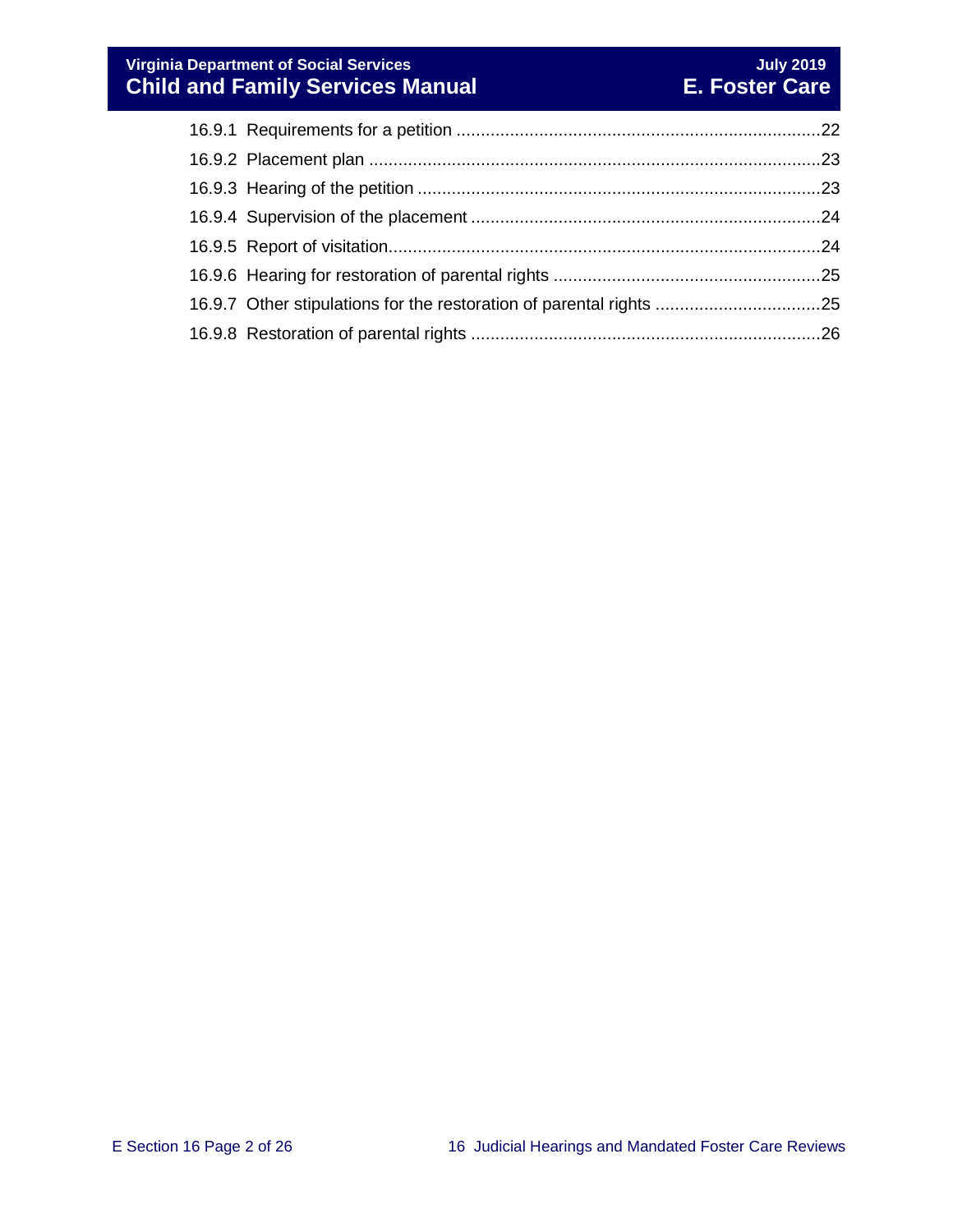## 16 JUDICIAL AND MANDATED FOSTER CARE REVIEWS

## <span id="page-2-0"></span>**16.1 Introduction**

The Code of Virginia requires that foster care plans for children in custody or foster care placement be reviewed to assure the effectiveness of permanency planning for every child. Procedures for review are described below  $(\frac{6}{5}, \frac{63.2-907}{6}]$  $(\frac{6}{5}, \frac{63.2-907}{6}]$  $(\frac{6}{5}, \frac{63.2-907}{6}]$  and  $16.1-282$ ). The types of reviews are foster care review hearings, permanency planning hearings, administrative panel reviews, and supervisory reviews. These review dates shall be entered into OASIS. Every LDSS shall ensure that, unless it interferes with the safety of the child, the child or youth is available for the judge or hearing authority to meet with and discuss the child or youth's proposed permanency plan. The court system also plays a critical role in meeting the eligibility requirements of federal funding sources. Service workers and supervisors should review all court orders for appropriate language including but not limited to "contrary to the welfare" and "reasonable efforts" consistent with requirements for each order in each case.

## <span id="page-2-1"></span>**16.2 Reassessments and reviews**

## <span id="page-2-2"></span>**16.2.1 Types of reviews and hearings**

- **Foster care review hearing** (§ [16.1-282\)](http://law.lis.virginia.gov/vacode/16.1-282/). This is a court hearing to review progress made on the foster care plan. This hearing is held within four (4) months of the 60-day dispositional hearing or the hearing approving the entrustment agreement and continues to be held in certain instances.
- **Permanency planning hearing** (§ [16.2-282.1\)](http://law.lis.virginia.gov/vacode/title16.1/chapter11/section16.1-282.1/). This is a court hearing where action is to be taken by the court to achieve permanency for a child. Although state code permits the permanency planning hearing to be scheduled within six (6) months of the foster care review or within ten (10) months of the dispositional hearing, the courts are routinely scheduling the first permanency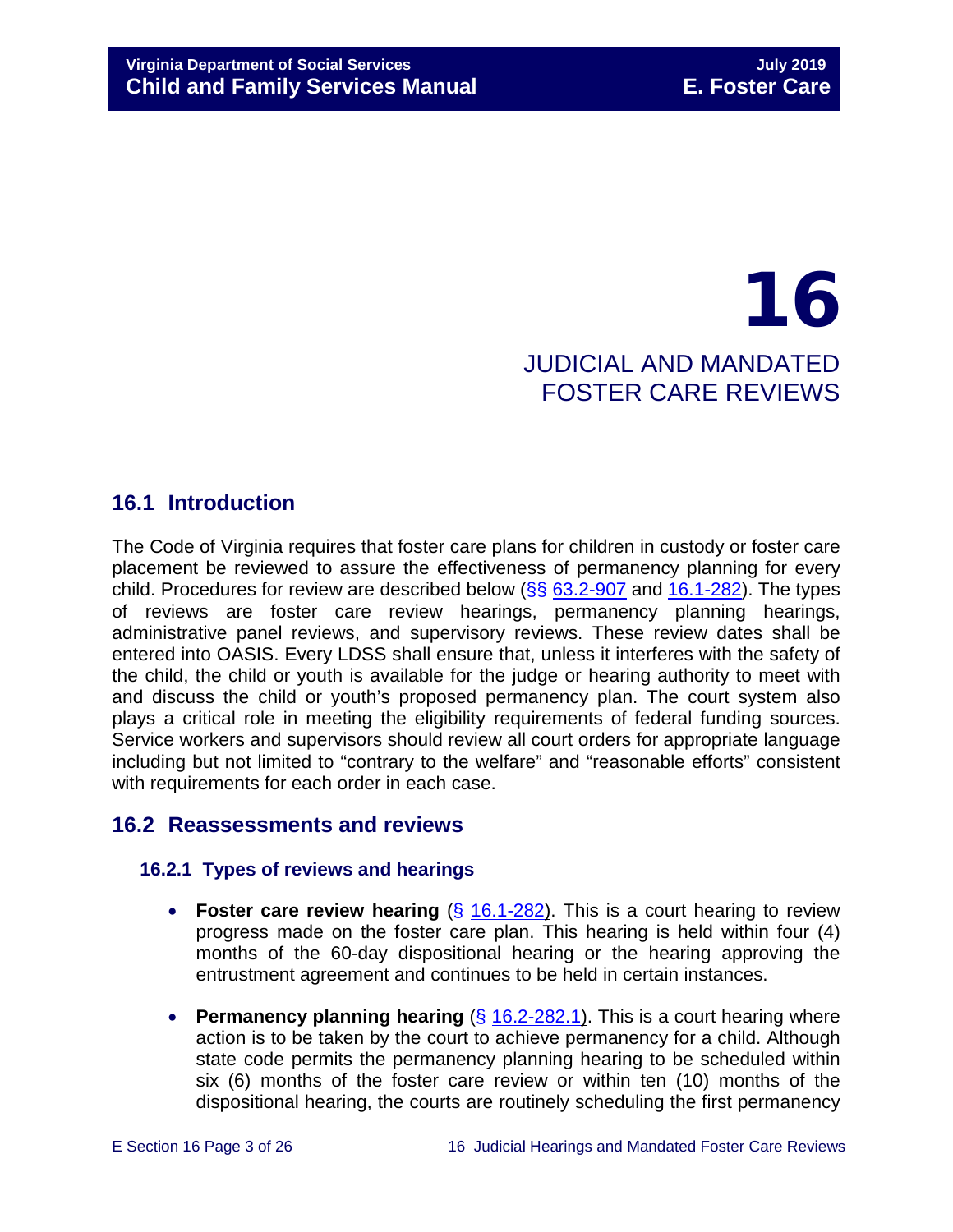planning hearing within five (5) months of the review hearing. This allows a grace period of 30 days prior to the 12 month federal requirement that the permanency planning hearing be held in the event that the case cannot be heard as scheduled. This hearing is held for every child:

- o Within five (5) months of the first foster care review hearing.
- o Within nine (9) months of the dispositional hearing.

A permanency planning hearing should be held earlier if permanency can be achieved for the child earlier. If a permanent plan cannot be achieved at this hearing, a second permanency planning hearing shall be held within six (6) months. The court shall make a judicial determination that reasonable efforts have been made. (See [Section](#page-12-1) 16.4 for a basic timeline of the court hearing dates and requirements.)

If the court determines that reasonable efforts do not need to be made to reunite the child with the parent at a hearing other than a permanency planning hearing, a permanency planning hearing shall be held **within 30 days** of that determination.

- **Administrative Panel Reviews (APR)**. Federal law requires reviews every six (6) months. These may be court reviews or a court review alternating with an APR. APRs are not court hearings, but reviews held by LDSS instead of court reviews for children who have a permanency goal of adoption, or permanent foster care. They are held within six (6) months of the permanency planning hearing where a permanency goal is approved and yearly thereafter, alternating with court reviews as appropriate. APRs are also held for those youth assigned the goal of independent living or permanent foster care and are in the Fostering Futures Program. The APR for these young adults shall occur every six (6) months while they are in the program unless the court requires a court review instead.
- **Local Supervisory Reviews**. These are reviews for youth that turned age 18 prior to July 1, 2016 and who continue to receive independent living services. Court hearings are not required for these youth. These reviews are held every six (6) months.

## <span id="page-3-0"></span>**16.2.2 Parents' and foster parents' attendance at court hearings**

Parents are to be provided notice of each hearing by the court. At each hearing, they will be given notice of the next hearing. If they are not present, they shall be summoned to the next hearing. If they have been given proper notice, or the court determines they cannot be found after diligent efforts to locate the parent(s) have been made on the part of the LDSS, the hearing may be held without parents present. The intent of this requirement is to ensure all possible efforts are made to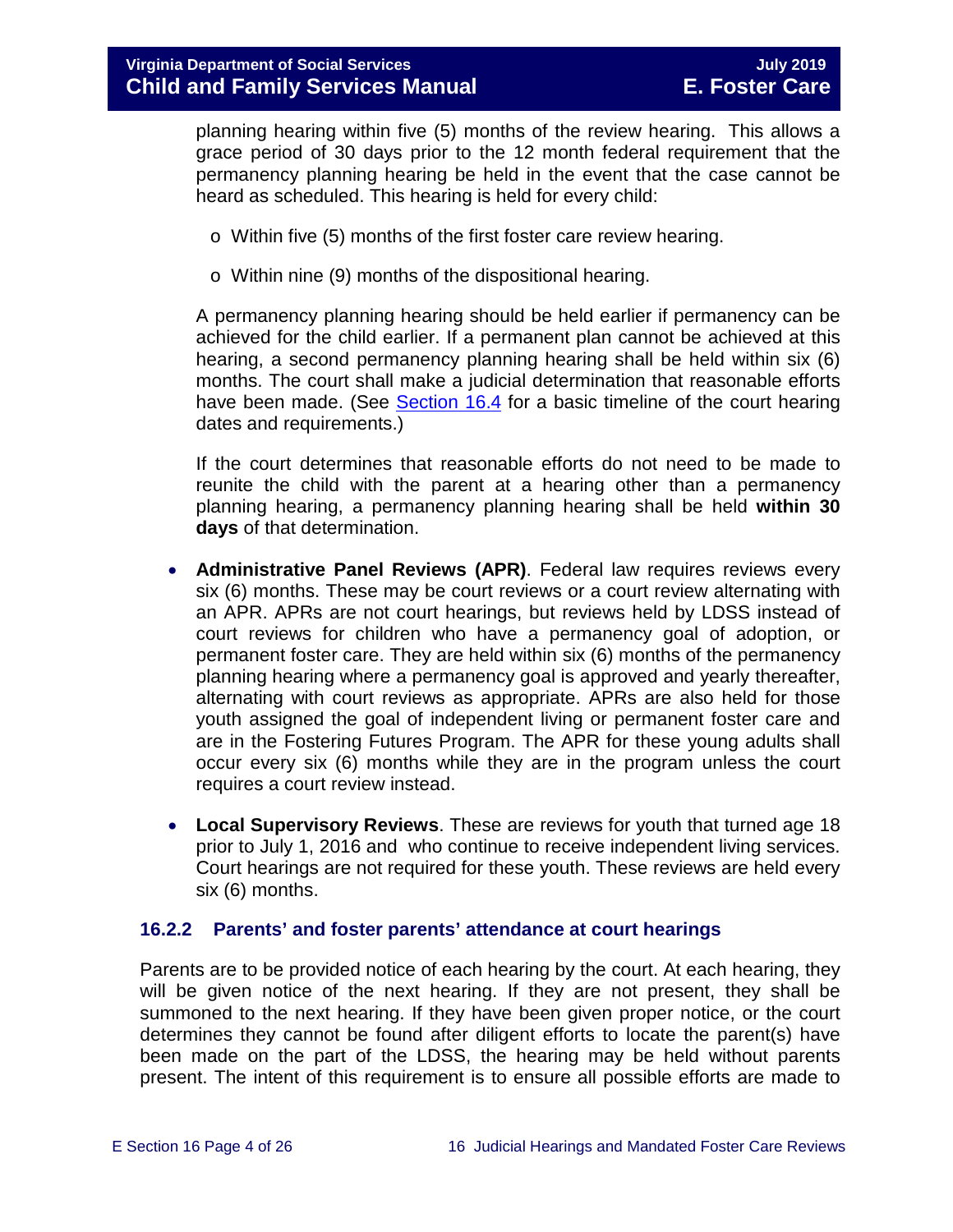find and involve the parent(s) in planning for the child. Parents whose rights have been terminated do not receive notice.

Foster parents and pre-adoptive parents are to be notified of every hearing in writing. Their names shall be included on the foster care plan transmittal submitted to the court. Service workers should also discuss upcoming hearings with the parents and foster and adoptive parents and encourage their attendance.

The service worker should provide and discuss with the foster parent, pre-adoptive parent, or relative caregiver a copy of the brochure [Adoption and Safe Families Act:](http://www.courts.state.va.us/courtadmin/aoc/cip/home.html)  [Applying the Notice and Right to Be Heard Provision in Virginia's Juvenile and](http://www.courts.state.va.us/courtadmin/aoc/cip/home.html)  [Domestic Relations District Courts.](http://www.courts.state.va.us/courtadmin/aoc/cip/home.html) This brochure explains the requirements that they must be provided with timely notice of and an opportunity to be heard in six month review hearings and permanency hearings held with respect to the child in their care. It explains they do not have the right to standing as a party to the case. It also describes the participants in the case and what they may expect by way of notice and "a right to be heard."

The foster parent, pre-adoptive parent, or relative caregiver should be encouraged to attend and speak at the hearing, when recognized by the judge, with respect to the child during the time the child is in their care.

## <span id="page-4-0"></span>**16.2.3 Scheduling of court hearings**

At each court hearing, the court places the next court hearing on the docket. The court shall also provide notice to those present who need to attend the next hearing. If the court establishes the next court date on the docket, the LDSS will not have to ask the court to set a court date.

## <span id="page-4-1"></span>**16.2.4 Completing the Foster Care Plan Review Form**

Prior to the foster care review hearing, the permanency planning hearing, or the APR, the worker should reassess the progress that has been made toward meeting the permanency goal in the foster care plan. The worker records the results of that reassessment on the Foster Care Review Form developed in accordance with the requirements below. The review form provides a description of what has happened in the case since the foster care plan was developed. For children with a goal of adoption, the Foster Care Review Form and the Adoption Progress Report shall be submitted to the court whenever a hearing is held. However, only the Adoption Progress Report shall be submitted to court for the APR.

Input from the birth family or prior custodian, foster parents, or other providers, the child, and other individuals involved with, or significant to, the child and family such as therapists, friends, relatives, and teachers, shall be sought in completing this reassessment.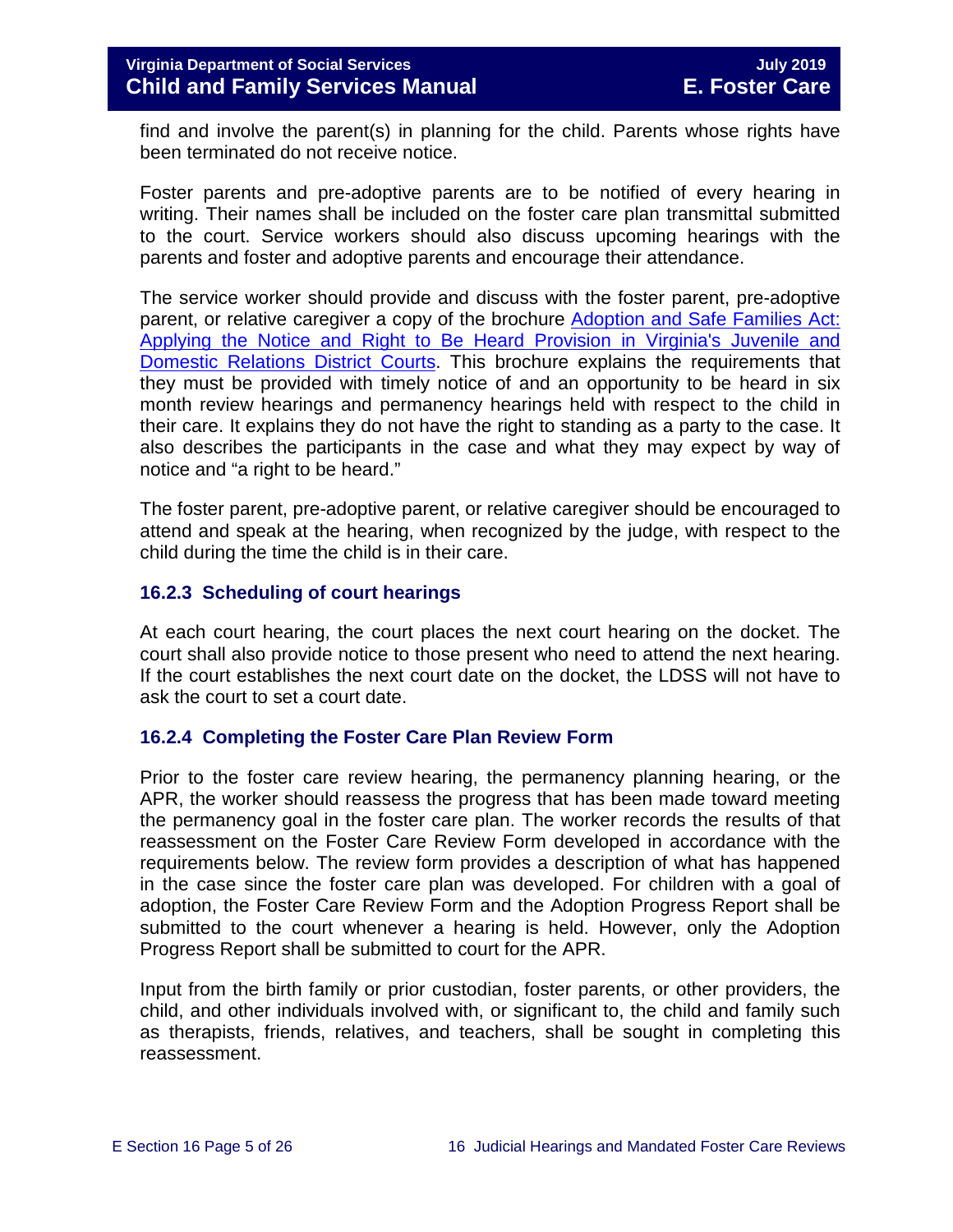The Service Plan Review Form shall be signed by the worker and supervisor, and includes:

- The services which were offered to the child and family to meet the needs identified in the last service plan.
- The appropriateness of services, and the barriers to goal achievement, including identification of resources that are needed by the family that are not available in the community.
- A discussion of the effectiveness of the services provided.
- Any changes in the service plan, such as changes in services, placement, or visitation.
- The reasons for retaining the child in care, including efforts to return the child home, when the child is expected to return home and when appropriate, an assessment of the risk to the child should the child return home or be placed with relatives.
- Efforts made to work towards the identified concurrent goal and how it might be achieved if the primary goal, usually return home, is ruled out.
- If the child is not going to return home, the service plan review shall document the continued intensive on-going efforts to achieve permanency. The service plan shall state another goal for the child, when that goal is anticipated to be achieved; and in the case of placement in an adoptive home, when the LDSS will file for TPR. The foster care plan shall also indicate when out-of-state placements were considered and why; and if the child is placed out-of-state the foster care plan shall include how this placement is in the best interest of the child and continues to be the most appropriate placement for the child.
- For youth who have attained age 14, the services needed to transition from foster care to independent living. This is addressed by attaching the youth's transition plan to the foster care plan for submission to court.
- The birth family's or prior custodian's current situation.
- The frequency, duration, location, and results of any visitation.
- Information about the child's relationship with the birth family, including relatives.
- Information regarding the child's current relationship with siblings and, if siblings are not placed together, the communication or visitation plan describing the plan for maintaining contact between the siblings and services being provided to achieve reunification.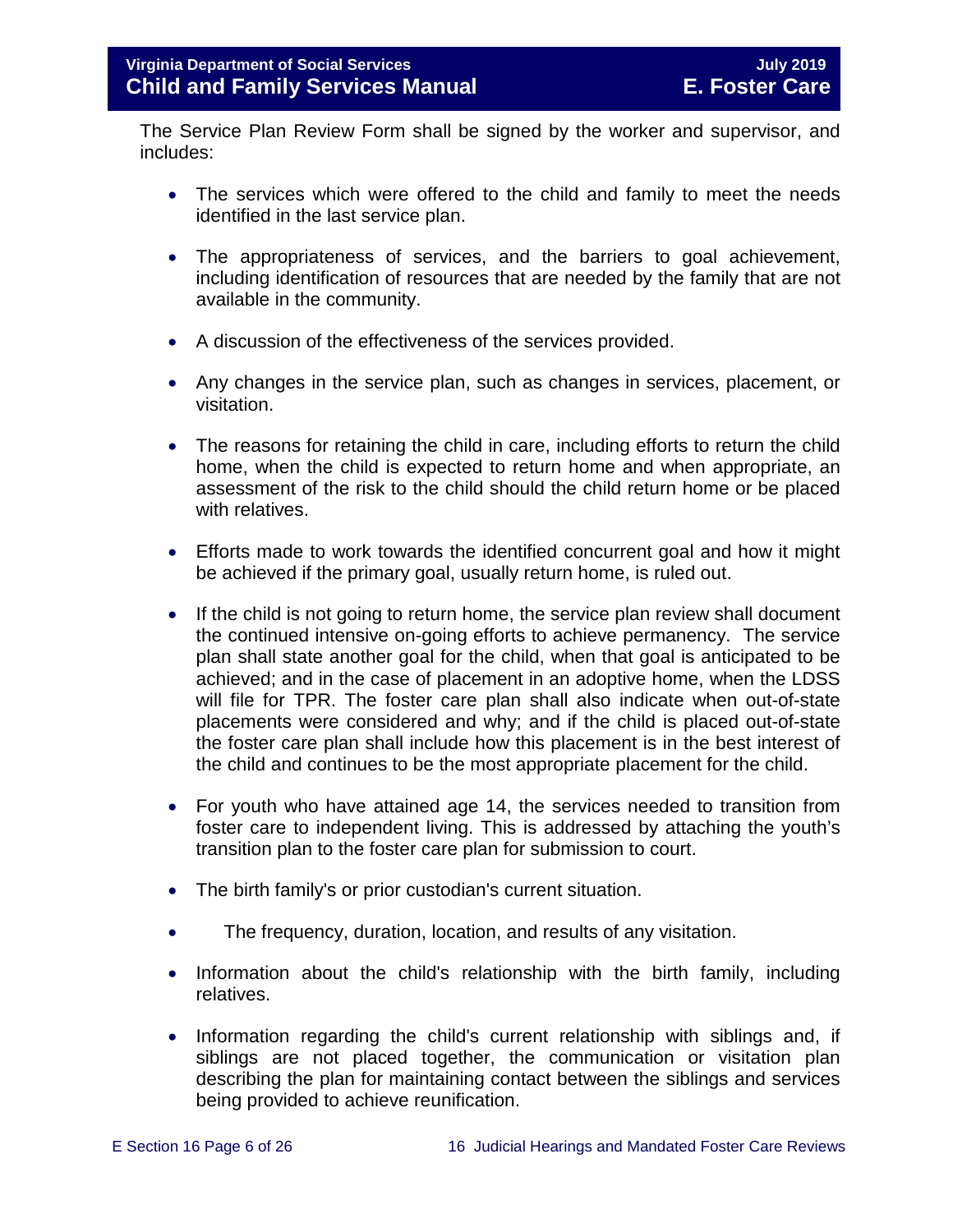- Pertinent information about birth, medical, and developmental history of the child, if not available in prior assessments.
- Information on current health and physical development and recommendations for any necessary follow-up treatment or further checkup with specialists.
- The child's health report from OASIS shall be attached to the foster care review document and be submitted to court.
- Current information on psychological, social, and educational functioning with specific descriptions and recommendations regarding peer relationships, coping mechanisms, learning disabilities, emotional symptoms, or behavior problems, and the current educational status of the child.
- The child's education screen from OASIS shall be printed and attached to the foster care plan to address the child's educational status.
- Information from the foster parents or other providers about the child's adjustment to foster care, efforts to implement normalcy in the placement, and the child's current level of social and emotional functioning. Information about the child's relationship with the foster parents or other providers shall be included to assess the degree of attachment with the child.
- Any changes in identified needs and services to be provided during the next six (6) months for children and their families.
- A statement that parents with residual parental rights or prior custodians have been notified in writing of any change in placement, visitation privileges, and provided with **ten (10) days advanced notice** of the review.

## <span id="page-6-0"></span>**16.2.5 First Foster Care Review Hearing**

The purpose of the first foster care review hearing is to review the progress made on the initial foster care plan or make changes in the plan pursuant to  $\frac{6}{9}$  [16.1-282.](http://law.lis.virginia.gov/vacode/title16.1/chapter11/section16.1-282/)

The first foster care review hearing is scheduled to be held within four (4) months after the 60-day dispositional hearing or the hearing at which the foster care plan is initially reviewed.

**Thirty (30) days prior** to the scheduled hearing, the LDSS will submit to the court:

- A petition for a Foster Care Review Hearing.
- A Foster Care Plan Review Form which shall include any updates to the initial Foster Care Service Plan.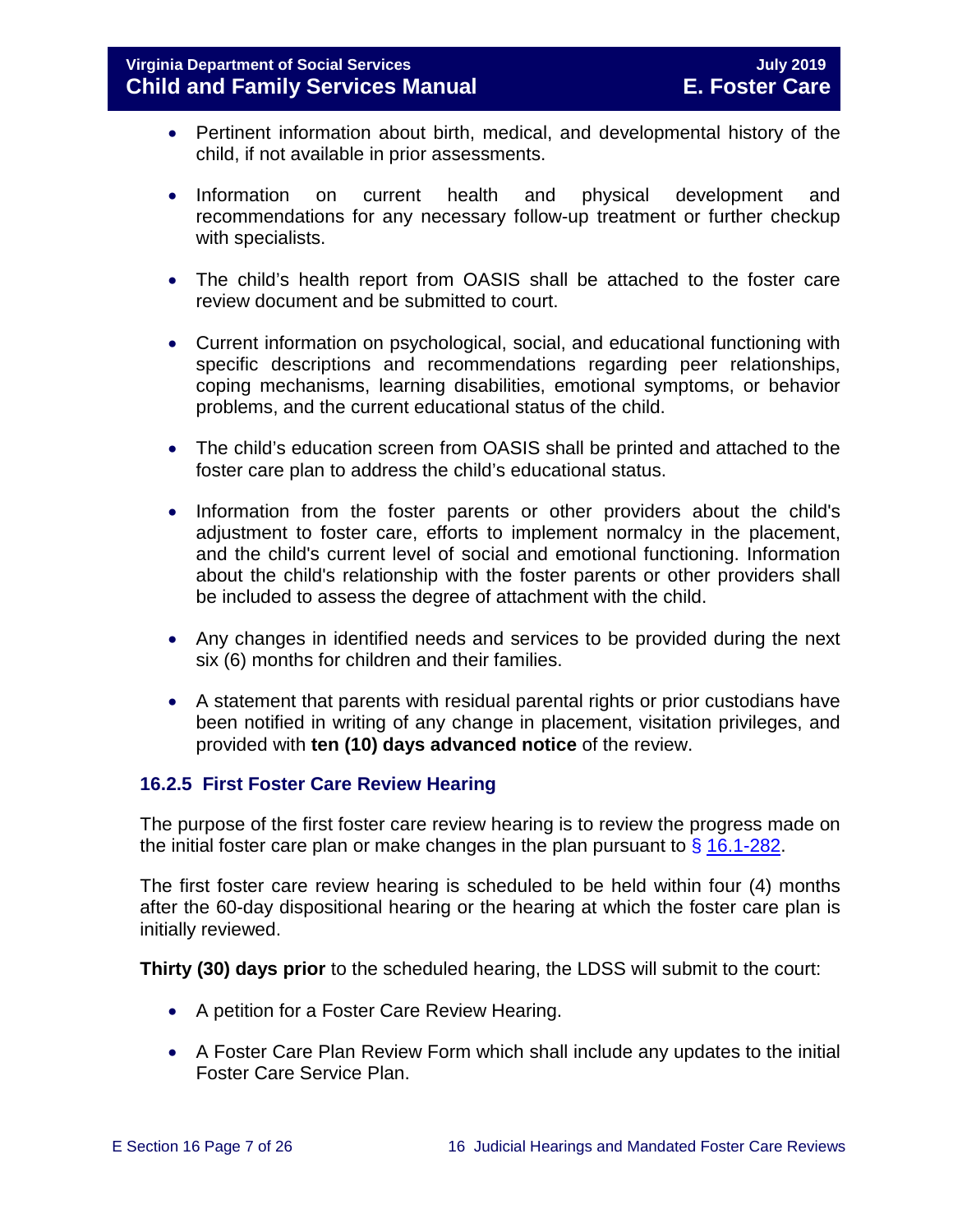- An updated Client Education Report printed from OASIS.
- An updated Client Health Report printed from OASIS.
- A Transition Plan and signature page, signed at least annually by the youth age 14 and older, acknowledging receipt of his/her rights.
- A Foster Care Plan Transmittal listing individuals who should receive a copy of the petition and/or be notified of the hearing. These include the child, if age 12 or over, the parents, foster, pre-adoptive, and relative caregivers, guardian or prior custodian, the Guardian ad Litem, the LDSS, and any other interested parties the court directs.
- A new foster care plan is not required unless the goal changes.

The court will review progress toward meeting the foster care goal, approve changes to the plan, enter any appropriate orders, and determine whether reasonable efforts have been made to return the child home if that is the goal or to finalize another permanent placement.

The service worker shall verify that the judge has correctly checked the box that indicates reasonable efforts have been made.

#### <span id="page-7-0"></span>**16.2.6 Permanency Planning Hearing**

The Code of Virginia  $\frac{6}{9}$  [16.1-282.1](https://law.lis.virginia.gov/vacode/16.1-282.1/) describes the permanency planning hearing.

#### **16.2.6.1 Purpose of the Permanency Planning Hearing**

The purpose of this hearing is to establish a permanent goal for a child and either to achieve the permanent goal or to defer such action through the approval of an interim plan for the child. Because timely permanency is critical for healthy development and a sense of security and safety for children, all efforts to achieve the permanency plan and avoid a continuation of foster care placement shall be made. The court shall ask the child, in an age-appropriate manner, about the child's permanency goal and make a judicial determination this is in the best interest of the child.

## **16.2.6.2 Scheduling of the Permanency Planning Hearing**

This hearing should be scheduled at the previous foster care review hearing. The first permanency planning hearing shall occur within five (5) months of the foster care review hearing and within 11 months of the date of placement.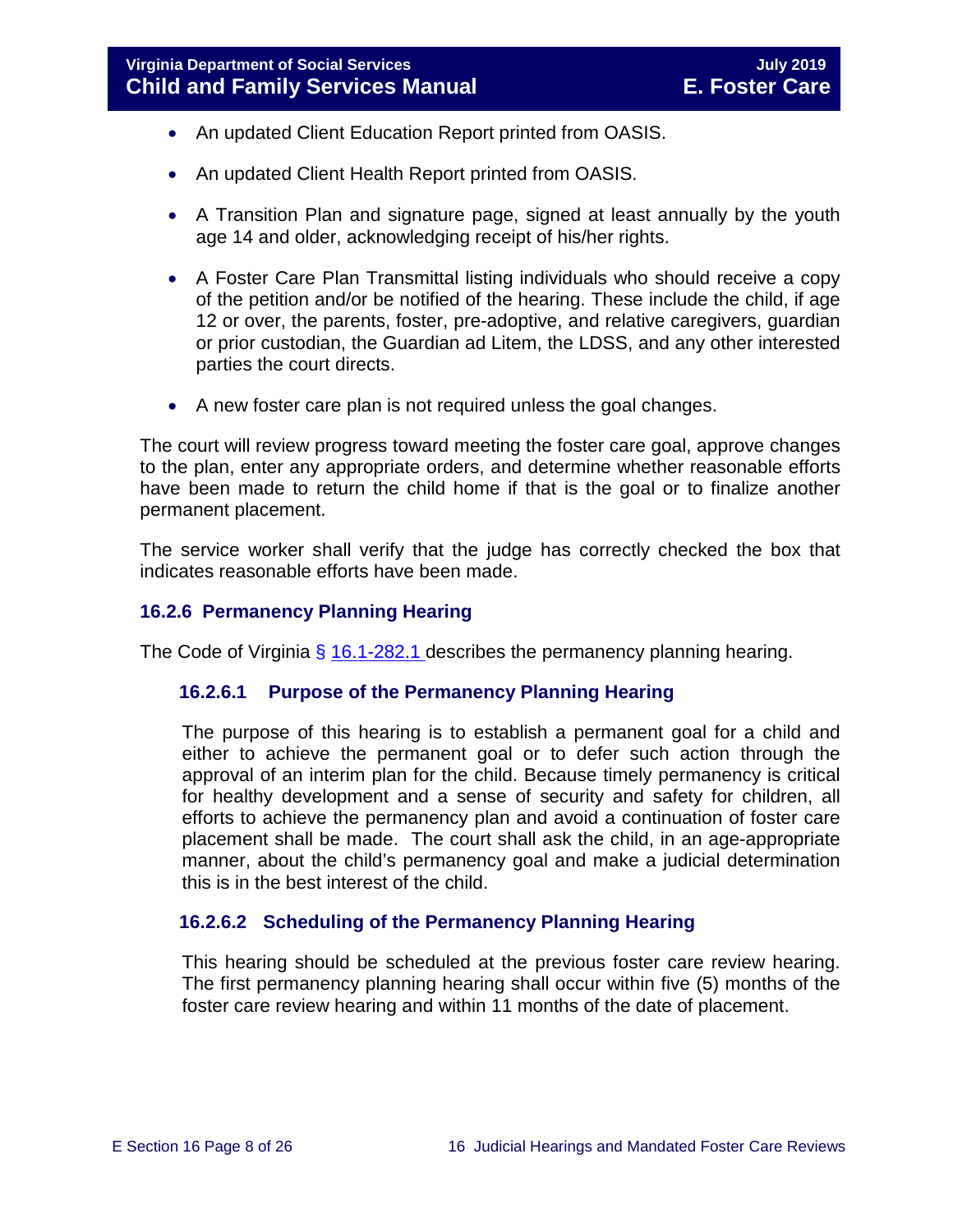## **16.2.6.3 Materials submitted to the court**

**Thirty (30) days prior** to the hearing, the service worker submits to the court a Permanency Planning Hearing Petition, a Foster Care Plan Transmittal Form, a a new Foster Care Plan Review Form, and a new Foster Care Service Plan. A new Foster Care Service Plan is not required if the petition filed by the LDSS will result in permanency being achieved. The LDSS shall petition the court to take one of the following actions:

- Return custody to parents or prior custodians;
- Transfer custody to relatives;
- Dissolve the non-custodial foster care agreement and return the child home;
- Terminate parental residual rights pursuant to [§16.1-283.](http://law.lis.virginia.gov/vacode/16.1-283/) The LDSS shall file a foster care plan changing the goal to Adoption;
- Place the child in permanent foster care (child shall be at least 16 years of age). The LDSS shall identify the permanent foster parents with whom the child:
	- o Has a significant bond.
	- o Is living.
- Approve the goal of Another Planned Permanent Living Arrangement (APPLA) for children at least 16 years of age or older;
- Continue custody with the LDSS; or
- Transfer custody to the LDSS of a child in non-custodial foster care.

## **16.2.6.4 Submitting new Foster Care Service Plan**

The plan submitted at the permanency planning hearing shall include:

- An updated Client Education Report printed from OASIS
- An updated Client Health Report printed from OASIS,
- An updated Transition Plan and signature page, signed at least annually by the youth age 14 and older, acknowledging receipt of his/her rights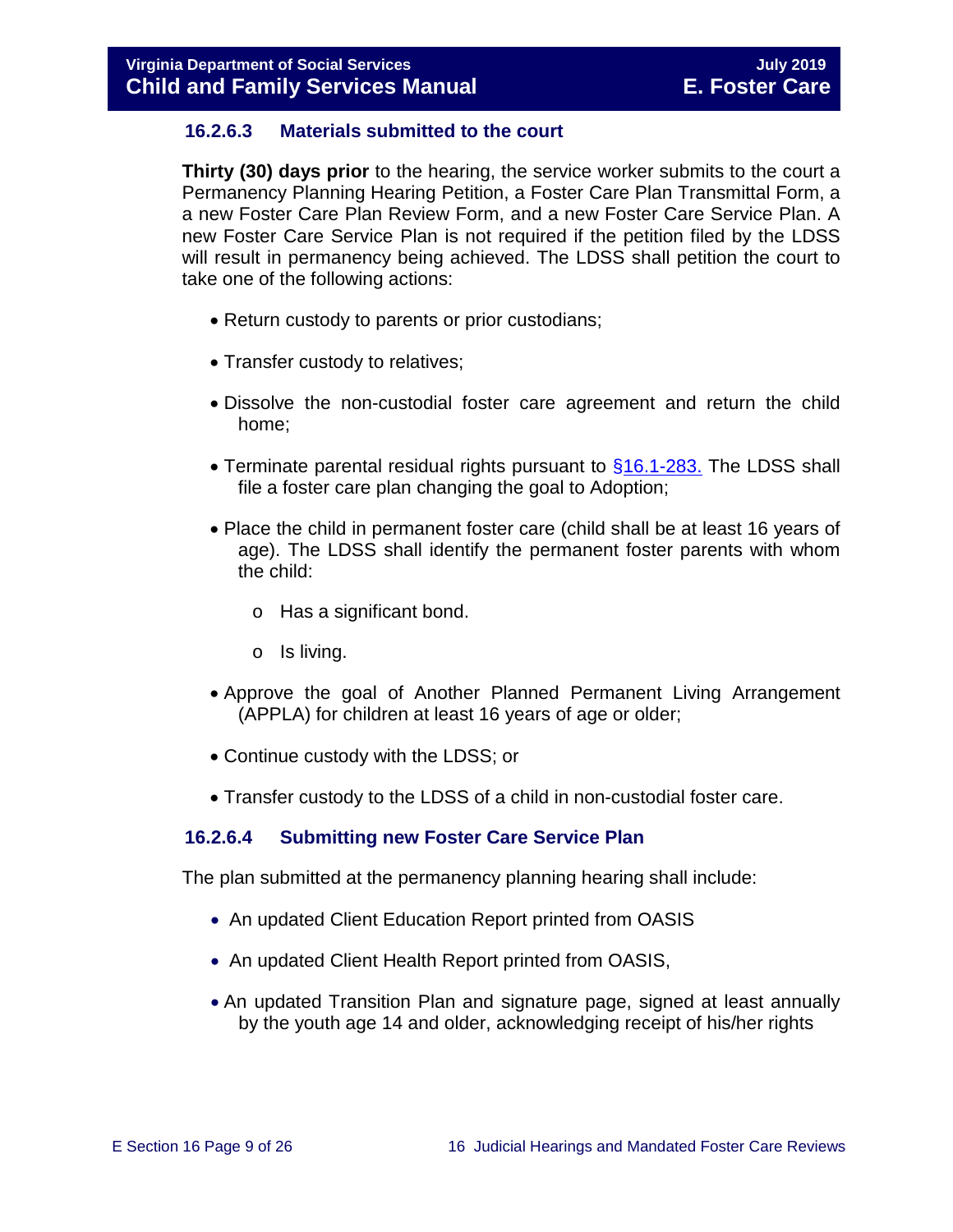The plan shall address additional issues and the services to be provided related to achieving permanency for the child when permanency is not achieved by this hearing. Issues to address include:

- If the LDSS decides that it is in the best interests of the child to ask for continued custody and the goal is Return Home or Placement with Relatives, the foster care plan shall describe how the LDSS intends to accomplish the goal of Return Home or Placement with Relatives in the next six (6) months.
- The LDSS shall explain in the foster care plan part B, why the child could not be returned home, adopted, or placed with relatives and custody transferred.
- If the LDSS petitions the court to transfer custody to parents, prior custodians, or relatives, the LDSS does not have to submit a new foster care plan to the court at the permanency hearing. It will describe the reunification services that will be provided to the family in the Foster Care Plan Review Form. If the court does not approve the transfer of custody, the LDSS will need to develop a new foster care plan identifying how it will achieve the goal for the child in the next six (6) months.
- The LDSS shall determine whether it will petition for termination of parental rights. If the LDSS determines it will not petition for termination of parental rights at the permanency planning hearing, it shall document in the foster care plan or the permanency plan (Part B) one of the following exceptions:
	- o Termination of parental rights (TPR) is not in the best interests of the child. The law requires that the LDSS document a compelling reason explaining why termination is not in the best interests of the child;
	- $\circ$  The child is being cared for by a relative and the relative is pursuing custody of the child and does not want to adopt; or
	- o The LDSS has not provided services to the parents deemed necessary for the safe return of the child.

Examples of compelling reasons for not petitioning for TPR would include:

- A youth, age 14 and older, not wishing to be adopted after a thorough discussion of adoption;
- A child, age 16 and older, in a long-term permanent foster care home where the foster parents do not wish to adopt;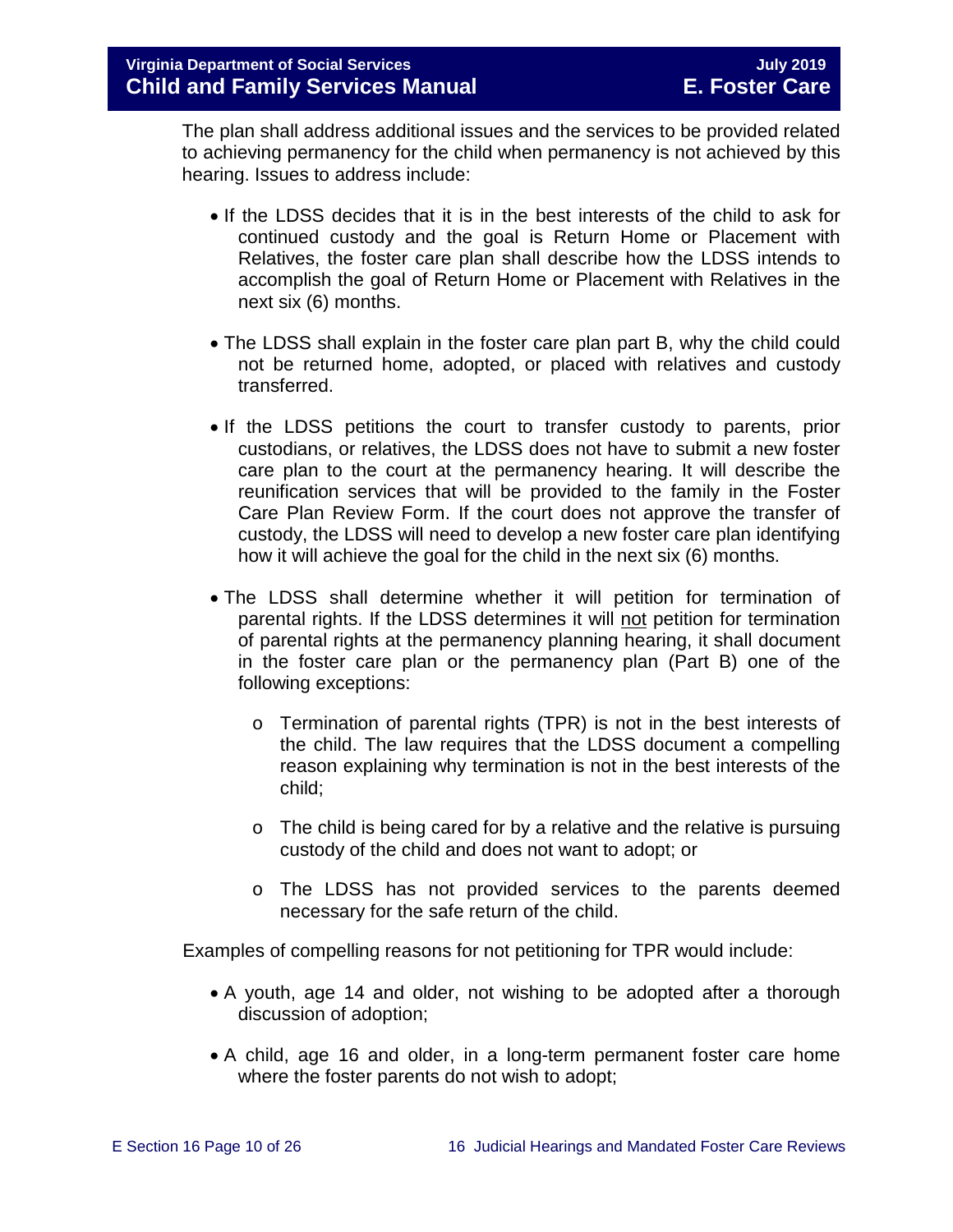- A plan to return the child to a parent or place with relative which needs additional time to achieve; or
- Lack of grounds for termination.

See [Section 9.4](https://fusion.dss.virginia.gov/Portals/%5bdfs%5d/Files/DFS%20Manuals/Foster%20Care%20Manuals/Foster%20Care%20Manual%2007-2019/section_9_achieving_permanency_goal_adoption.pdf#page=5) for additional information.

If the LDSS determines it will petition for TPR at this hearing, it shall:

- File a petition which states termination of parental rights is in the best interests of the child.
- File a foster care plan with the goal of adoption.
- File petition(s) for termination of parental rights if it is ready to do so. If the LDSS does not petition at that hearing, it should petition **within 30 days** of the hearing to assure that federal requirements are met.
	- o Federal law requires that the LDSS petition for TPR by the end of the 15th month of placement for children adjudicated abused and neglected, who have been in care 15 of the last 22 months and by the end of the 15th month of placement for all other children who have been in care 15 out of the last 22 months unless an exception cited above exists.
- If the court does not approve the request of the LDSS to change the goal to Adoption or seek termination of parental rights, the LDSS will not be required to petition for TPR since the court had determined that another course of action is in the best interests of the child.

The LDSS may submit to the court a written Post-Adoption Contact and Communication Agreement (PACCA), if appropriate (see [Section 9.11\)](https://fusion.dss.virginia.gov/Portals/%5bdfs%5d/Files/DFS%20Manuals/Foster%20Care%20Manuals/Foster%20Care%20Manual%2007-2019/section_9_achieving_permanency_goal_adoption.pdf#page=39).

## **16.2.6.5 Court-ordered permanency actions**

The court will order one of the following permanency actions, documenting its findings on the permanency plan order:

- Approve the LDSS plan for the child, which transfers custody to parents, prior custodians, or relatives;
- Approve a plan for return home or placement with relative and continue the child in care;
- Change the goal to Adoption and begin the termination of parental rights process;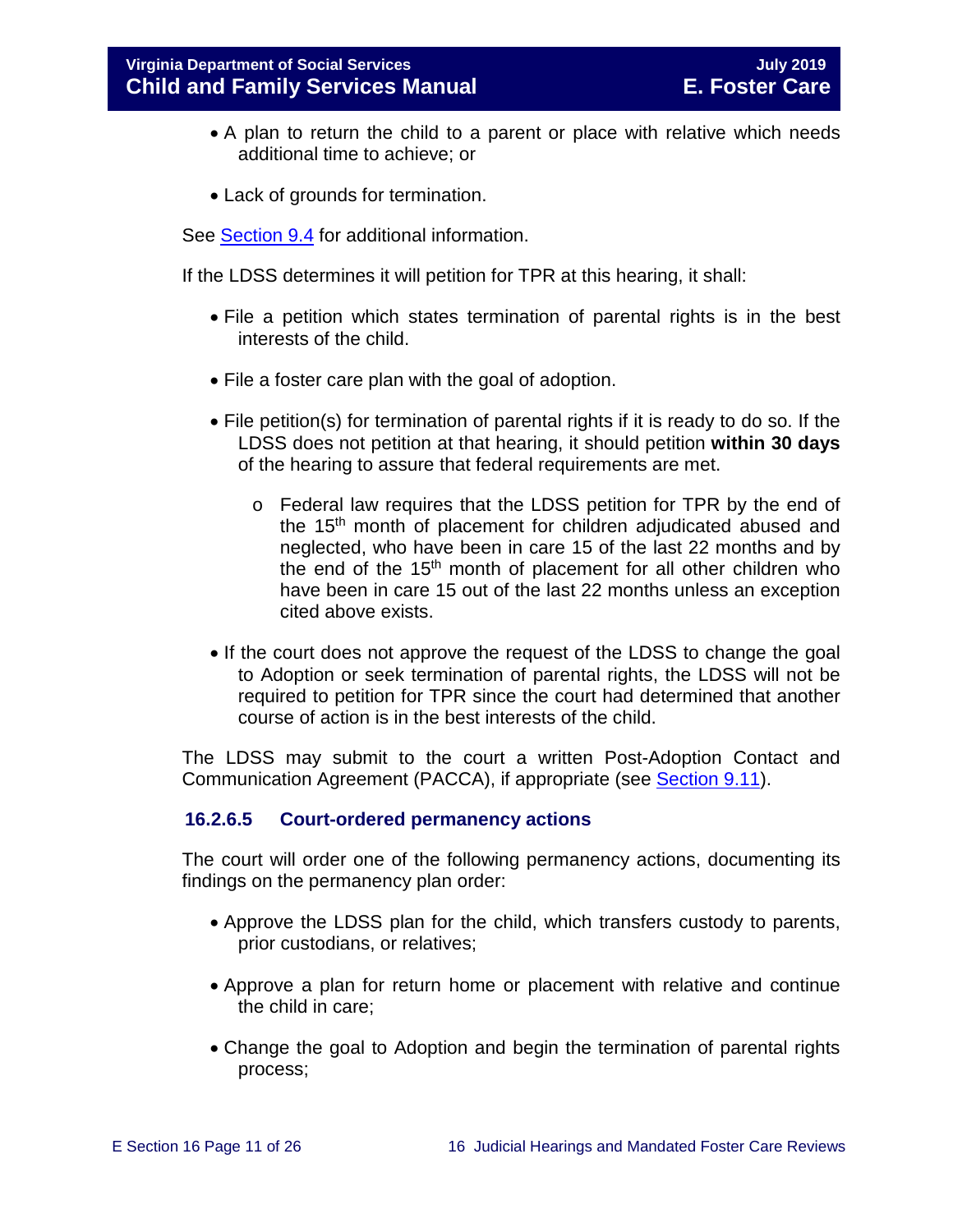• Place the child in permanent foster care; or

Approve the goal of APPLA and schedule a foster care review hearing to be held within six (6) months to review the child's placement. The court shall review a foster care plan for any child who is placed in another planned permanent living arrangement every six (6) months from the date of the permanency planning hearing. These six-month reviews shall continue as long as the child continues to have a severe disabling condition for which the child requires residential treatment and remains in the legal custody or placement authority of the LDSS. (§ [16.1-282.1\)](http://law.lis.virginia.gov/vacode/16.1-282.1/) The court shall ask the child about the child's permanency outcome and make a judicial determination this is in the best interest of the child. The court order shall document that reasonable efforts to achieve a permanency plan are being made.

Hearings may end for children whose custody is transferred to parents, prior custodians, or relatives. In those cases where hearings will continue, the court will schedule the next appropriate hearing and provide notice to all present.

The court shall incorporate the written Post-Adoption Contact and Communication Agreement (PACCA) into an order entered at the conclusion of the hearing, if appropriate, and all requirements have been met  $(\S 16.1-283.1)$ [B\)](http://law.lis.virginia.gov/vacode/16.1-283.1/) (see [Section 9.11\)](https://fusion.dss.virginia.gov/Portals/%5bdfs%5d/Files/DFS%20Manuals/Foster%20Care%20Manuals/Foster%20Care%20Manual%2007-2019/section_9_achieving_permanency_goal_adoption.pdf#page=39).

Permanency planning hearings shall be documented on the Court/Hearing Details screen and the Hearing Detail Results screen in OASIS.

## <span id="page-11-0"></span>**16.2.7 Subsequent Permanency Planning Hearing**

This hearing will occur within six (6) months of the first permanency planning hearing should a permanency goal or plan not be achieved by the first permanency planning hearing. The same requirements apply to this hearing as apply to the first permanency planning hearing. The court order shall document that reasonable efforts are being made to return the child home or achieve another permanency plan.

## <span id="page-11-1"></span>**16.2.8 Foster care review hearings after permanency goal approved**

Where the goals of adoption and permanent foster care are approved, the foster care review hearings are held annually after the permanency planning hearing. The purpose of these hearings is to review the child's progress. For cases where the goal of adoption has been approved, the court may require hearings every six (6) months.

Administrative panel reviews are held at six-month intervals between these yearly court reviews. These court hearings and reviews are discontinued once the final order of adoption is issued or the child is discharged at age 18, except in the circumstance where IV-E funding is used for completion of an educational/vocational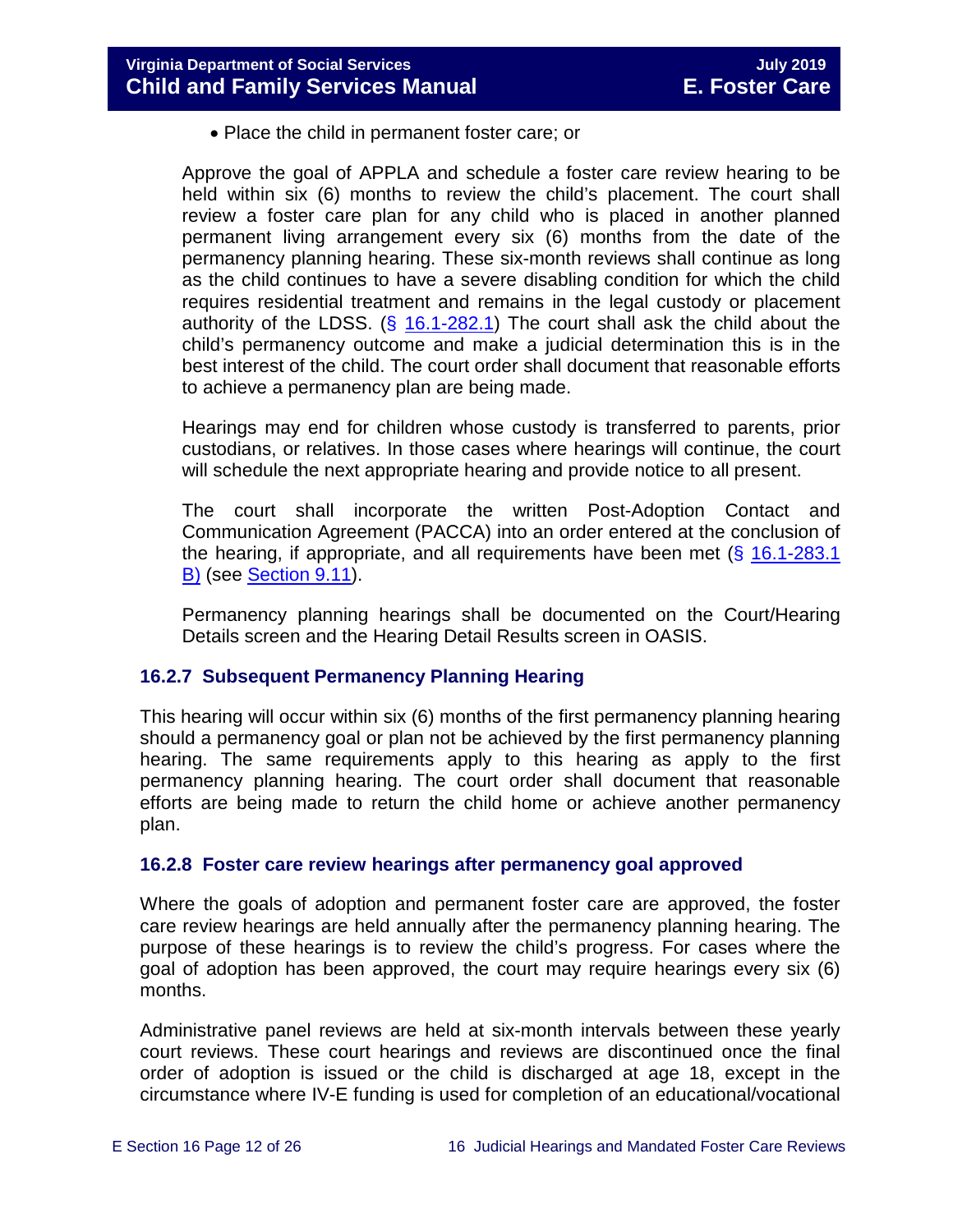program by the age of 19 years old. (Where the goal of permanent foster care has been approved, see [Section 16.3](#page-12-0) regarding annual foster care review hearings.)

When a youth in foster care is being paid through title IV-E because he is to complete an educational/vocational program by his  $19<sup>th</sup>$  birthday, there shall be an annual judicial review. That means, for example, if the youth has a hearing two months before he turns 17, there shall be another hearing within the next 365 days if the youth is to continue with title IV-E funding. If the same youth leaves care or his funding stream shifts to CSA before the 365 days elapses, then no court hearing is required to meet federal requirements.

Where the goal of APPLA is approved, foster care review hearings are held every six (6) months.

**Thirty (30) days prior** to a scheduled hearing, the LDSS submits a Petition for Foster Care Review, an Adoption Progress Report if the goal is Adoption, the foster Care Plan Transmittal, Foster Care Plan Review Form, and a new Foster Care Plan if there is a change in goal.

The court reviews progress in the case, approves the foster care plan, and enters appropriate orders documenting findings on reasonable efforts to achieve a permanency plan. For children with the goal of adoption who meet the criteria for restoration of parental rights (§ 16.1-283.2), the court shall inquire of the LDSS and GAL whether the child has expressed a preference that the possibility of restoring parental rights be investigated. The court may then direct the LDSS or GAL to assess the appropriateness of pursuing the restoration of parental rights and file the appropriate petitions.

## <span id="page-12-0"></span>**16.3 Permanent foster care and reviews**

Once children are placed in a court-approved permanent foster care placement with a permanent foster family named in the court order, they are to have annual foster care review hearings scheduled at the conclusion of the hearing where the permanent foster care order was entered  $(\S 16.1-282.2)$  $(\S 16.1-282.2)$ . Annual court reviews are intended to allow the court to consider the appropriateness of the services provided, changes in circumstances that led to the court placing the child in permanent foster care, and continued efforts to achieve permanency for the child.

Permanent foster care cases shall have an APR which will occur every six (6) months between the annual judicial reviews.

| <b>TIMING</b> | <b>STATUTE</b>      | <b>HEARING TYPE</b>      | <b>FORMS</b>                   |
|---------------|---------------------|--------------------------|--------------------------------|
| Immediately   | $\sqrt{S}$ 16.1-251 | <b>Emergency Removal</b> | Petition DC - 511              |
|               | $§$ 16.1-253        | Order (ERO)              | <b>Emergency Removal Order</b> |

## <span id="page-12-1"></span>**16.4 Basic timeline**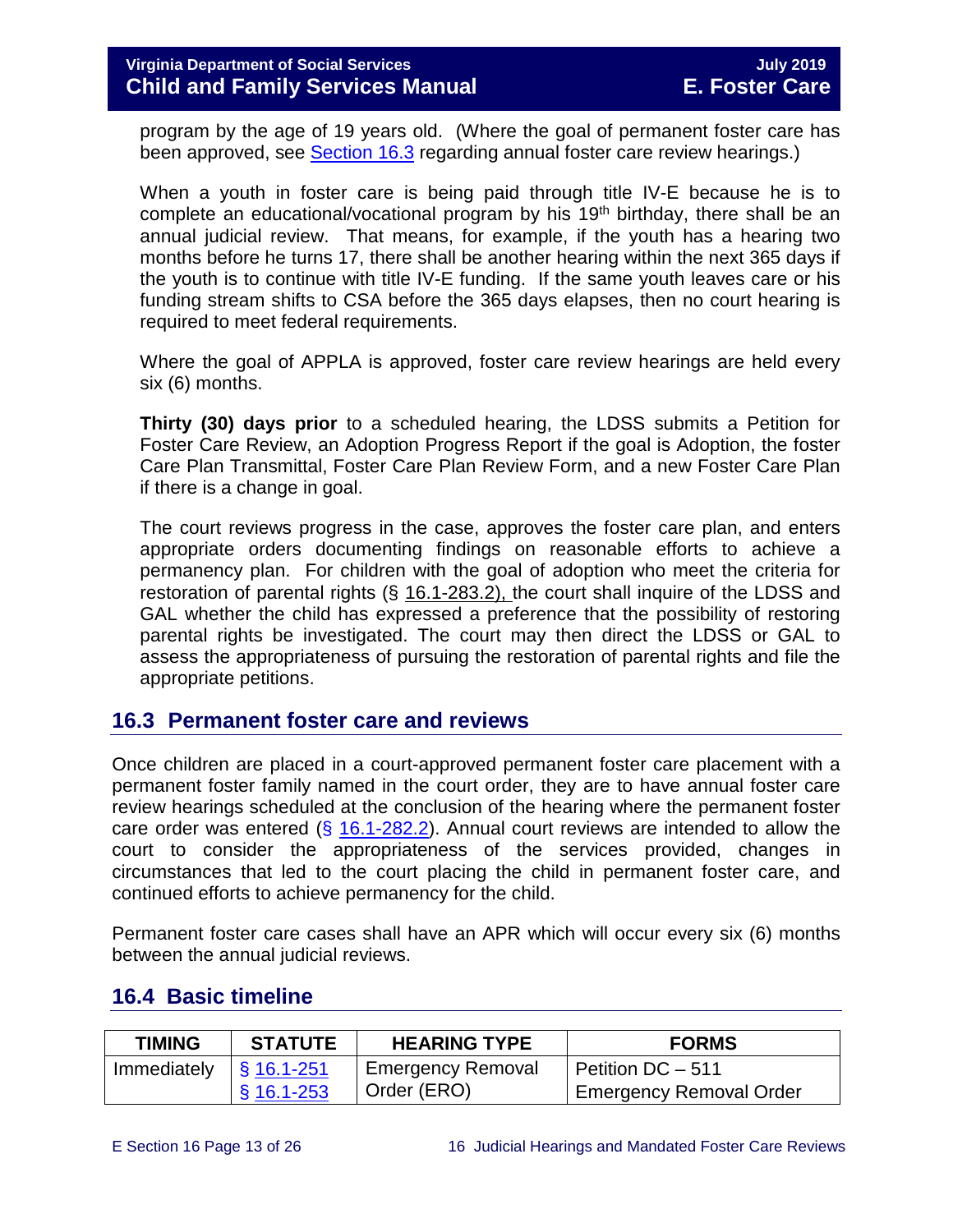## **Virginia Department of Social Services July 2019 Child and Family Services Manual E. Foster Care**

| <b>TIMING</b>                                                      | <b>STATUTE</b>                                                                               | <b>HEARING TYPE</b>                                                                   | <b>FORMS</b>                                                                                                                                                                                                                                                                                                                                                                                                                       |
|--------------------------------------------------------------------|----------------------------------------------------------------------------------------------|---------------------------------------------------------------------------------------|------------------------------------------------------------------------------------------------------------------------------------------------------------------------------------------------------------------------------------------------------------------------------------------------------------------------------------------------------------------------------------------------------------------------------------|
|                                                                    |                                                                                              |                                                                                       | DC-526<br><b>Preliminary Child Protective</b><br>Order,<br>if necessary, DC-527                                                                                                                                                                                                                                                                                                                                                    |
| Within 5<br>Days                                                   | $§$ 16.1-252<br>$$16.1 - 253$                                                                | <b>Preliminary Removal</b><br>Order (PRO) &<br>Adjudication                           | Petition DC - 511<br><b>Preliminary Removal Order</b><br>$DC - 528$<br><b>Preliminary Child Protective</b><br>Order, if necessary, DC - 527                                                                                                                                                                                                                                                                                        |
| Within 30<br>Days                                                  | $$16.1 - 252$<br>$$16.1 - 253$                                                               | Adjudication, only if no<br>adjudication at PRO                                       | Petition DC - 511<br><b>Adjudicatory Order-561</b>                                                                                                                                                                                                                                                                                                                                                                                 |
| Within 45<br>Days                                                  | § 16.1-281                                                                                   | <b>Submission of Foster</b><br>Care Service Plan. No<br>court hearing at this<br>time | <b>Foster Care Service Plan</b><br><b>Foster Care Plan Transmittal</b><br>$DC - 552$<br><b>Client Education Report from</b><br><b>OASIS</b><br><b>Client Health Report from</b><br><b>OASIS</b><br>Transition Plan including the<br><b>Youth Rights</b><br>Acknowledgement page                                                                                                                                                    |
| Within 60<br>Days of<br>Preliminary<br>Removal<br>Order<br>Hearing | $§ 16.1 -$<br>277.01<br>$§ 16.1 -$<br>277.02<br>§ 16.1-278.2<br>§ 16.1-278.3<br>$§$ 16.1-281 | Disposition - Initial<br><b>Foster Care Service</b><br><b>Plan Reviewed</b>           | Child protective Order DC-532<br><b>Foster Care Plan Transmittal</b><br>$DC - 552$<br>Foster Care Plan Part A<br>Permanency Plan Part B, if<br>initial goal is not return home<br><b>Dispositional Order for Petition</b><br>$DC - 553$<br><b>Client Education Report from</b><br><b>OASIS</b><br><b>Client Health Report from</b><br><b>OASIS</b><br>Transition Plan including the<br><b>Youth Rights</b><br>Acknowledgement page |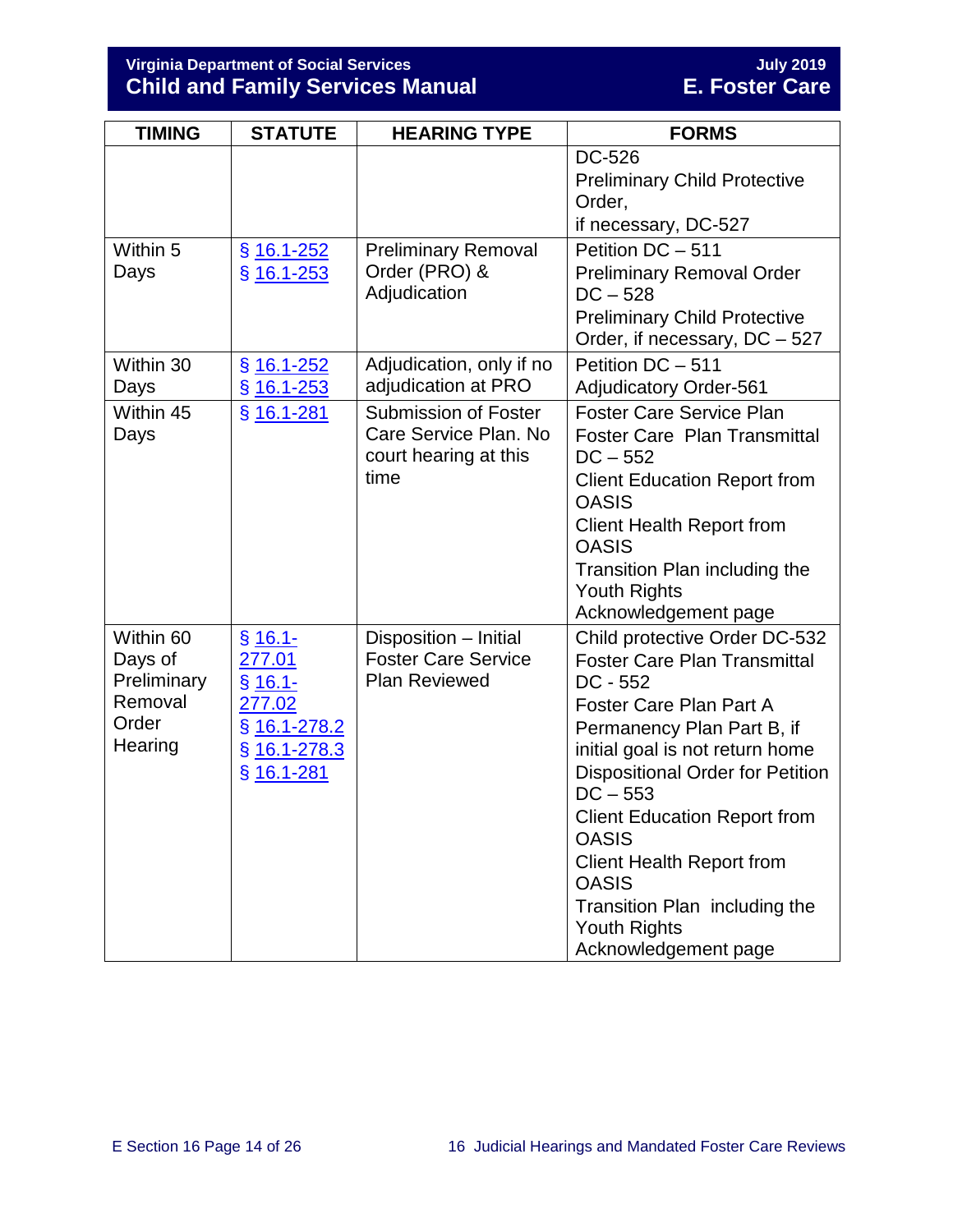## **Virginia Department of Social Services July 2019 Child and Family Services Manual E. Foster Care**

| <b>TIMING</b>                                                                                                           | <b>STATUTE</b>                 | <b>HEARING TYPE</b>                                                                                                                                                     | <b>FORMS</b>                                                                                                                                                                                                                                                                                                                                                                                                                                                                                                             |
|-------------------------------------------------------------------------------------------------------------------------|--------------------------------|-------------------------------------------------------------------------------------------------------------------------------------------------------------------------|--------------------------------------------------------------------------------------------------------------------------------------------------------------------------------------------------------------------------------------------------------------------------------------------------------------------------------------------------------------------------------------------------------------------------------------------------------------------------------------------------------------------------|
| Within 4<br>Months of<br><b>Disposition</b>                                                                             | § 16.1-282.1                   | <b>Foster Care Review</b><br>Hearing                                                                                                                                    | <b>Petition for Foster Care</b><br>Review Hearing DC - 554<br><b>Foster Care Plan Transmittal</b><br>$DC - 552$<br><b>Foster Care Plan Review</b><br><b>Foster Care Review Order</b><br>$DC - 555$<br><b>Client Education Report from</b><br><b>OASIS</b><br><b>Client Health Report from</b><br><b>OASIS</b><br>Transition Plan including the<br><b>Youth Rights</b><br>Acknowledgement page                                                                                                                            |
| Within 5<br>Months of<br><b>Foster Care</b><br><b>Review</b><br>Hearing                                                 | $§$ 16.1-282.1<br>$§$ 16.1-283 | <b>Initial Permanency</b><br><b>Planning Hearing</b>                                                                                                                    | <b>Petition for Permanency</b><br>Planning Hearing DC - 556<br><b>Foster Care Service Plan</b><br>Transmittal DC - 552 New<br>Foster Care Plan Part A & B<br>(unless the petition being filed<br>results in permanency being<br>achieved)<br><b>Foster Care Plan Review</b><br><b>Permanency Planning Order</b><br>$DC - 557$<br><b>Client Education Report from</b><br><b>OASIS</b><br><b>Client Health Report from</b><br><b>OASIS</b><br>Transition Plan including the<br><b>Youth Rights</b><br>Acknowledgement page |
| Within 6<br>Months of<br>Initial<br>Permanency<br>Planning<br>Hearing or<br>Second<br>Permanency<br>Planning<br>Hearing | $§$ 16.1-282.1                 | Subsequent<br><b>Permanency Planning</b><br>Hearing for goals of<br>Return Home,<br><b>Placement with</b><br>Relatives, (If interim<br>plan approved at Initial<br>PPH) | <b>Petition for Permanency</b><br>Planning Hearing DC - 556<br><b>Foster Care Plan Transmittal</b><br>Foster Care Plan Part A & B<br>(unless the petition being filed<br>results in permanency being<br>achieved)<br><b>Foster Care Plan Review</b><br><b>Permanency Planning Order</b><br>$DC - 557$<br><b>Client Education Report from</b>                                                                                                                                                                             |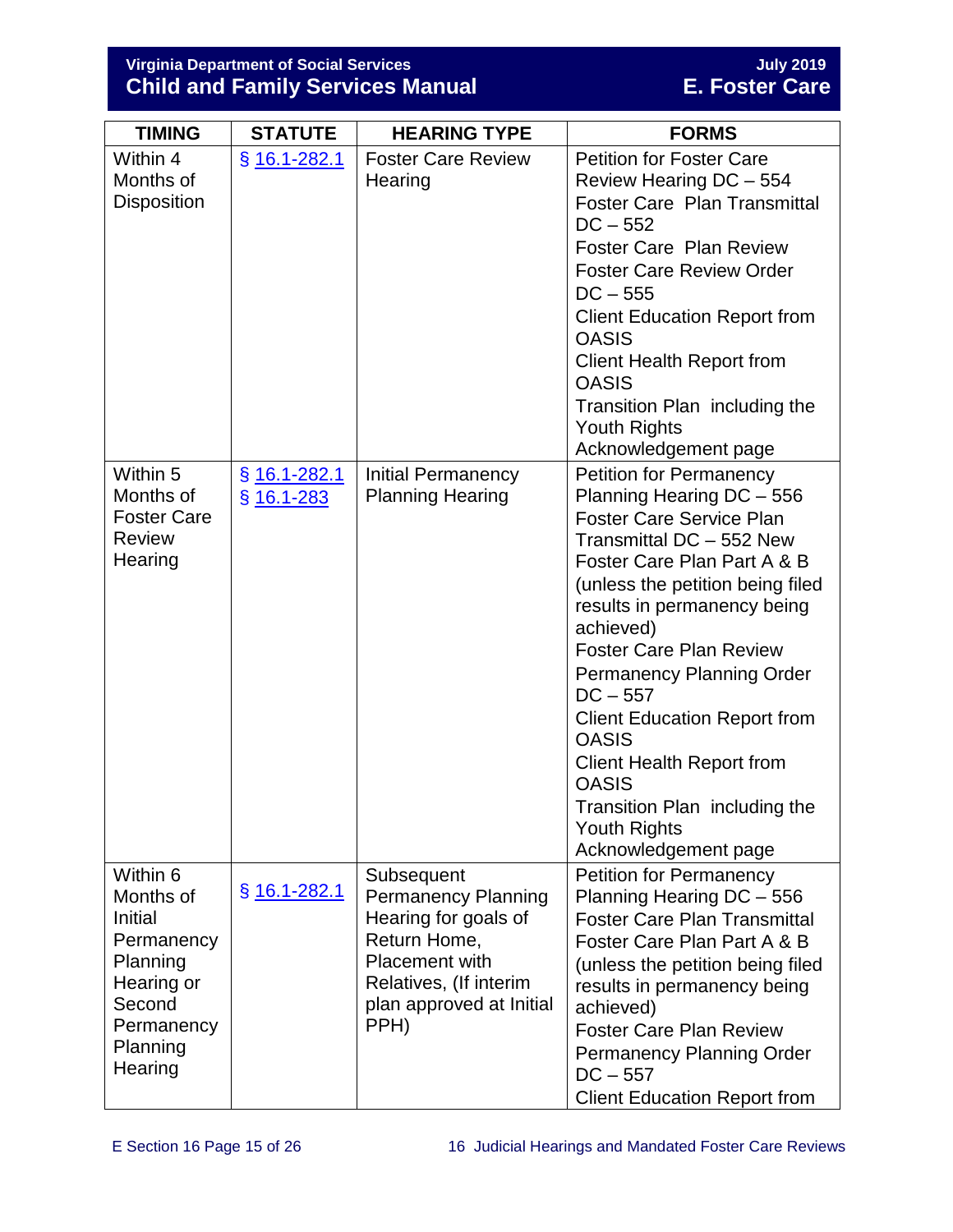**Virginia Department of Social Services July 2019 Child and Family Services Manual E. Foster Care**

| <b>TIMING</b>                                                                                                              | <b>STATUTE</b>               | <b>HEARING TYPE</b>                          | <b>FORMS</b>                                                                                                                                                                                                                                                                                               |
|----------------------------------------------------------------------------------------------------------------------------|------------------------------|----------------------------------------------|------------------------------------------------------------------------------------------------------------------------------------------------------------------------------------------------------------------------------------------------------------------------------------------------------------|
|                                                                                                                            |                              |                                              | <b>OASIS</b><br><b>Client Health Report from</b><br><b>OASIS</b><br>Transition Plan including the<br><b>Youth Rights</b><br>Acknowledgement page                                                                                                                                                           |
| Within 6<br>Months of<br>Second<br>Permanency<br>Planning<br>Hearing and<br>Every 12<br><b>Months</b><br><b>Thereafter</b> | $§$ 63.2-907<br>§ 16.1-282.1 | <b>Administrative Panel</b><br><b>Review</b> | <b>Foster Care Plan Review</b><br>Form and Adoption Progress<br>Report (if goal is adoption)<br><b>APR Form</b><br><b>Client Education Report from</b><br><b>OASIS</b><br><b>Client Health Report from</b><br><b>OASIS</b><br>Transition Plan including the<br><b>Youth Rights</b><br>Acknowledgement page |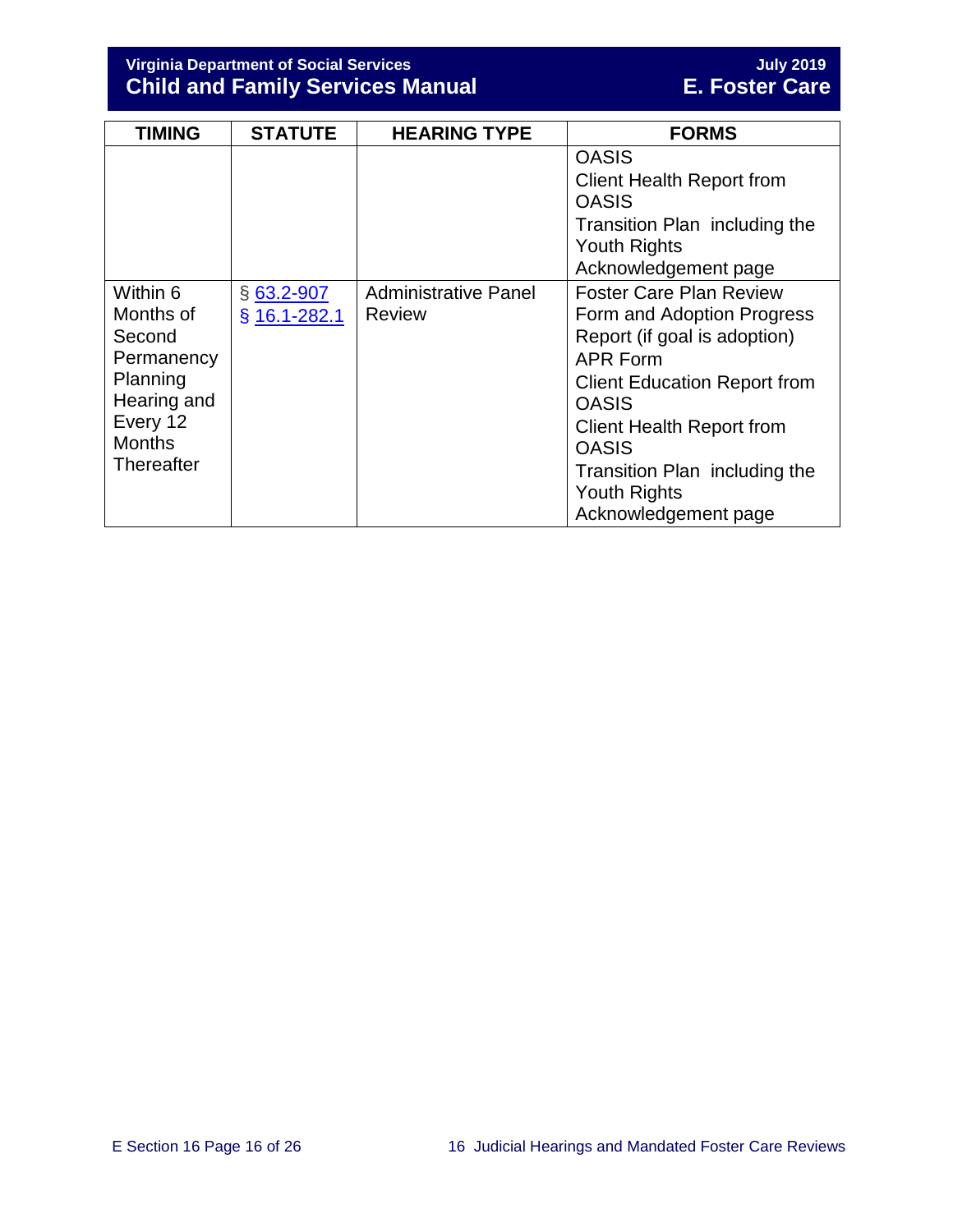**Virginia Department of Social Services July 2019 Child and Family Services Manual** 

| <b>TIMING</b>                                     | <b>STATUTE</b> | <b>HEARING TYPE</b>                                     | <b>FORMS</b>                                         |
|---------------------------------------------------|----------------|---------------------------------------------------------|------------------------------------------------------|
| 6 Months<br>from Date of                          | § 16.1-282.1   | <b>Foster Care Review</b><br>Hearing                    | <b>Petition for Foster Care</b><br>Review DC - 554   |
| Approval of<br>Another                            |                |                                                         | <b>Foster Care Review Order DC</b><br>$-555$         |
| Planned<br>Permanent                              |                |                                                         | <b>Foster Care Plan Transmittal</b><br>$DC - 552$    |
| Living                                            |                |                                                         | <b>Foster Care Plan Review</b>                       |
| Arrangement<br>(APPLA)                            |                |                                                         | <b>Foster Care Review Order DC</b><br>$-555$         |
|                                                   |                |                                                         | <b>Client Education Report from</b><br><b>OASIS</b>  |
| or                                                |                |                                                         | <b>Client Health Report from</b><br><b>OASIS</b>     |
| 12 Months<br>from Last                            |                | <b>Foster Care Review</b><br>Hearing                    | Transition Plan including the<br><b>Youth Rights</b> |
| Permanency<br>Planning<br>Hearing for<br>Adoption |                |                                                         | Acknowledgement page                                 |
| <b>Prior to Final</b><br>Order, or<br>Permanent   |                |                                                         |                                                      |
| <b>Foster Care</b>                                |                |                                                         |                                                      |
| Filed Every 6                                     |                | <b>Adoption Progress</b>                                | <b>Adoption Progress Report</b>                      |
| Months from<br>the date of                        |                | <b>Report Filed until final</b><br>order of adoption is | (DSS Form)                                           |
| the court<br>order                                |                | issued; the court may<br>not hold a hearing             |                                                      |
| approving<br>the goal of                          |                |                                                         |                                                      |
| adoption                                          |                |                                                         |                                                      |

## <span id="page-16-0"></span>**16.5 The Adoption Progress Report**

If the goal for the child is Adoption, the LDSS shall submit the Adoption Progress Report to the court documenting progress toward adoption within six (6) months of the permanency planning hearing changing the goal to adoption [\(22VAC40-201-110\)](https://law.lis.virginia.gov/admincode/title22/agency40/chapter201/section110/). The court has the option to schedule a hearing to review this report. The court will hold annual foster care review hearings after termination of parental rights until the final order of adoption is issued. The court order shall document reasonable efforts to finalize a permanency plan. The LDSS shall continue to submit the Adoption Progress Report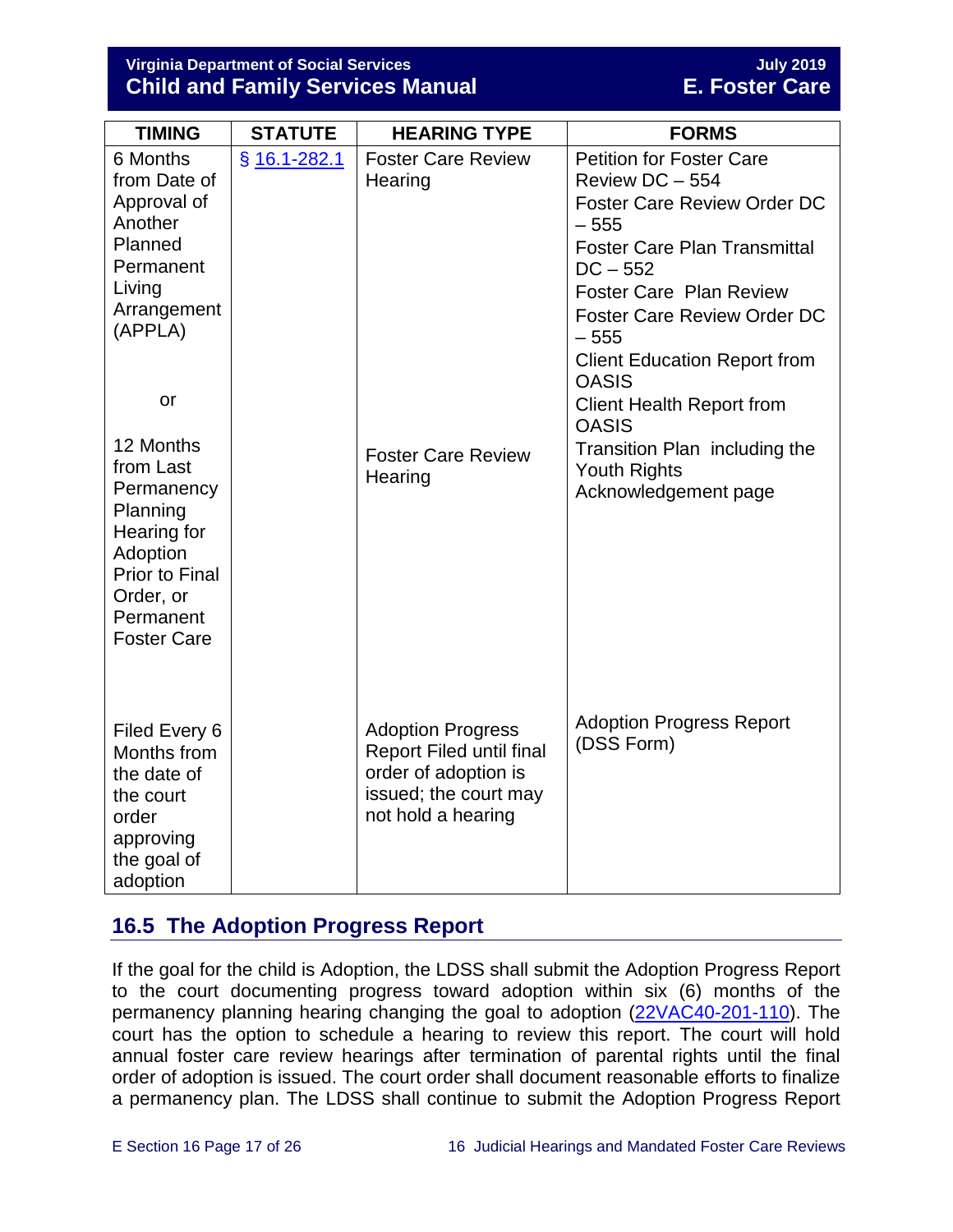every six (6) months to the court until the adoption is finalized. Following the termination of parental rights, the LDSS should sync the adoption progress report with the annual hearing. The adoption progress report may need to be filed earlier than six (6) months in order for this to happen. The adoption progress report shall always coincide with either the APR or the annual court review.

The court will provide a copy of the Adoption Progress Report to the Guardian ad Litem (GAL) for the child.

The LDSS should email the Adoption and Family Recruitment Consultant to advise that an adoption progress report has been completed. The email should provide to the consultants the case number and client ID so that the report may be reviewed.

The Adoption Progress Report is completed and filed every six (6) months from the date the goal of adoption is approved in Juvenile Domestic and Relations Court, until the adoption has been finalized. The service worker should use the adoption progress report to notify the court when the adoption is finalized within ten (10) business days of receiving the final order of adoption.

## <span id="page-17-0"></span>**16.6 Administrative Panel Reviews (APR)**

APRs are held for children in foster care who have a foster care goal of:

- Adoption.
- Permanent Foster Care.
- Independent Living

APRs begin six (6) months after a permanency planning hearing when one of the above referenced goals is approved by the court. The child will continue to have APRs alternating with annual foster care review hearings until a final order of adoption is issued or the child reaches age 18.

Once the child reaches the age of 18, and enters the Fostering Futures Program, APRs shall occur every six (6) months, unless the court chooses to schedule a court review. Court hearings are no longer required.

## <span id="page-17-1"></span>**16.6.1 Function and purpose of the APR**

The function of the APR is advisory. Recommendations made as a result of the APR process should be considered in planning services for the child and family. These reviews provide a forum for consideration, discussion, and planning for the care of the child as well as for a review of the effectiveness of service provision for the child and family. These reviews provide an opportunity to ensure that children, parents, the LDSS, and other team members involved with the family remain committed to and are making every reasonable effort to achieve the goal identified for the child.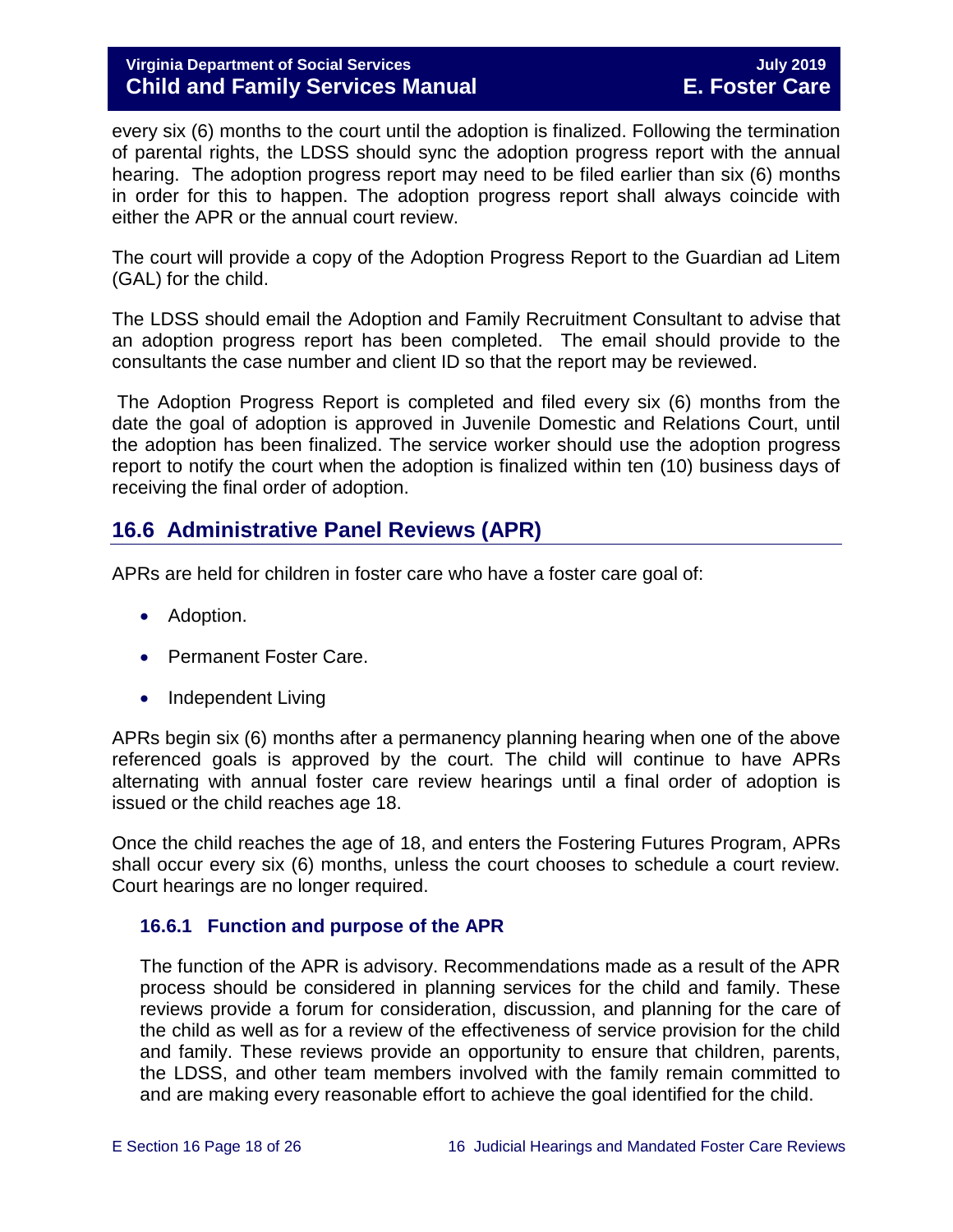## <span id="page-18-0"></span>**16.6.2 Composition of the Review Panel and notification**

The APR shall be conducted by a panel of appropriate persons at least one of whom is not responsible for the case management or delivery of services to either the child or the parent(s).

The following individuals shall be invited to participate in the APR and shall be provided with written notice of the meeting **at least 30 days** in advance:

- Parents who have not had parental rights terminated.
- Foster and adoptive parents.
- Youth who is 14 years of age or older and up to two members of the planning team who are chosen by the child and are not the service worker or foster parent.
- A child/youth who is under 14 years of age may be involved in the APR if such involvement is consistent with the best interest of the child.
- Staff from child-placing agencies and residential placements when applicable.
- The child unless it is determined to be detrimental to the child's well-being.
- Guardian ad Litem (GAL).
- Any professional providing services to the child and parents.
- An outside objective panel member.

Attorneys representing parents and the LDSS may be invited when determined appropriate by the LDSS.

Outside objective panel members participating in the review may be, but are not limited to:

- Court service workers;
- Private citizens:
- Staff of other services agencies;
- Multi-discipline team members;
- Other LDSS workers;
- FAPT team members; or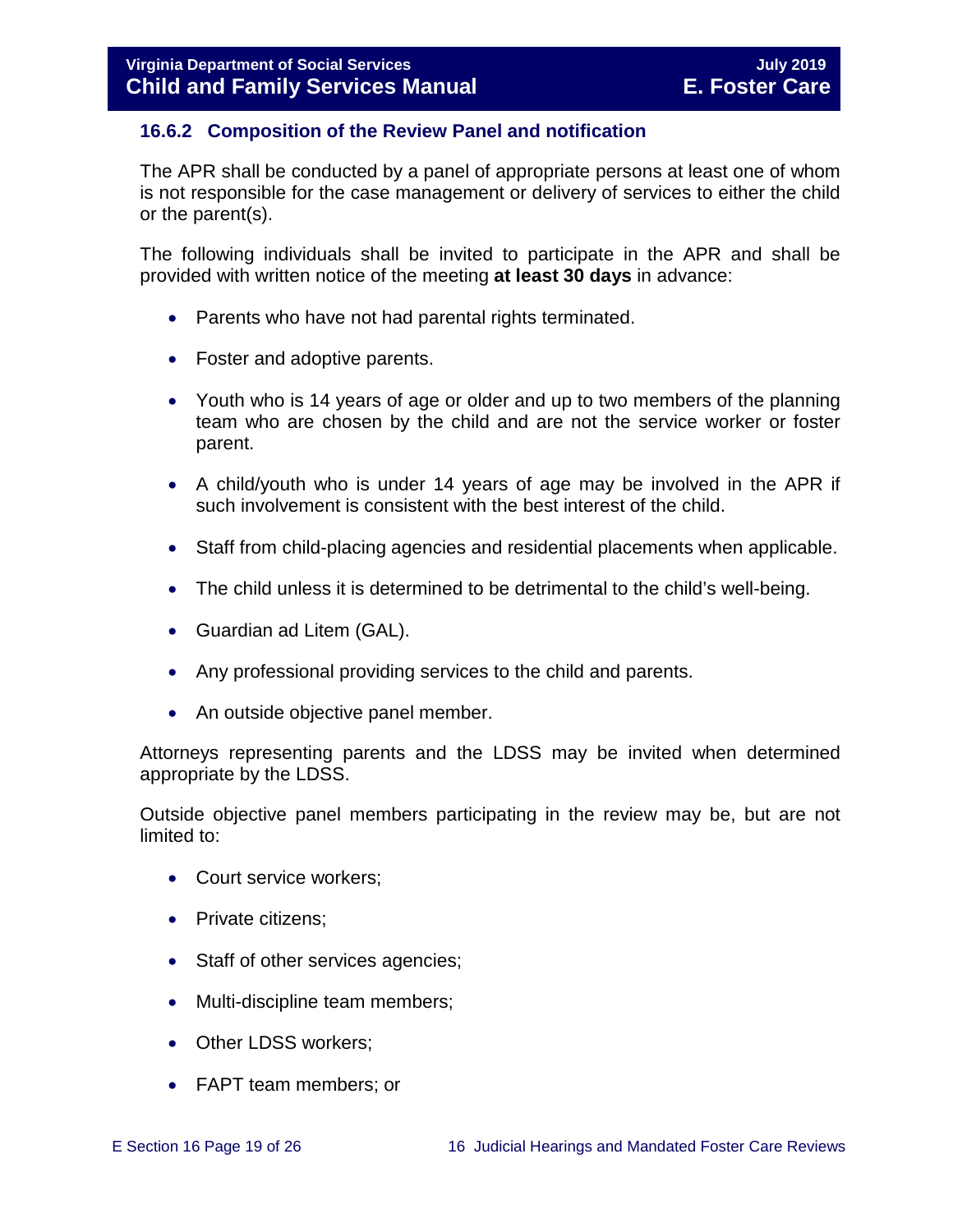• Placement providers not involved in the case being reviewed.

Confidentiality of case records shall be maintained and all panel members shall sign a confidentiality statement such as those contained in the APR form or the Individual Family and Service Plan (IFSP).

Input from all panel members should be considered, and the LDSS is the responsible agency to ultimately decide how all input is used in the planning for the child**.** 

The Family Assessment and Planning Team (FAPT) staffing may substitute for an APR as long as the requirements for the APR are met.

## <span id="page-19-0"></span>**16.6.3 Preparation and planning for APR**

Panel Reviews are an administrative review mechanism and should be planned and prepared for with the same diligence as workers would for a court hearing. It is the service worker and administration of the LDSS who establishes an atmosphere that conveys the importance of the APR and sets the expectation for all involved. By thoroughly documenting the child and family's well-being and progress, preparing written material well in advance of the meeting, extending invitations to participate **30 days in advance** of the review, and facilitating the meeting in a manner that encourages active participation, the service worker creates a forum that promotes engagement of all parties.

Invitation letters to parents, previous caretakers, foster and pre-adoptive parents, and any other individuals identified by the child or family as having a significant positive role in their lives shall communicate information in understandable terms and in the family's primary language. Specifically, invitation letters should inform the invited party of the reason for the meeting and stress the LDSS' desire to include those individuals as part of the team that is planning for the child.

Since it is critical that all individuals who are significantly connected to the life of the child are invited to the review, LDSS staff should make active and ongoing efforts to encourage their attendance and participation. Telephone follow-up to the invited party after the invitation letter is sent to discuss the review and the reason their attendance is valuable is one simple step workers should make to further encourage involvement. Offers to assist in transportation, scheduling the review at times conducive to the family and other parties' schedule, and consideration of holding the meeting at a location that provides easier access for these members are additional best practices to facilitate involvement.

## <span id="page-19-1"></span>**16.6.4 Conducting and documenting the APR**

The Foster Care Plan Review Form and the Adoption Progress Report, if the goal is adoption, shall be completed prior to the APR. However, only the Adoption Progress Report shall be filed with the court.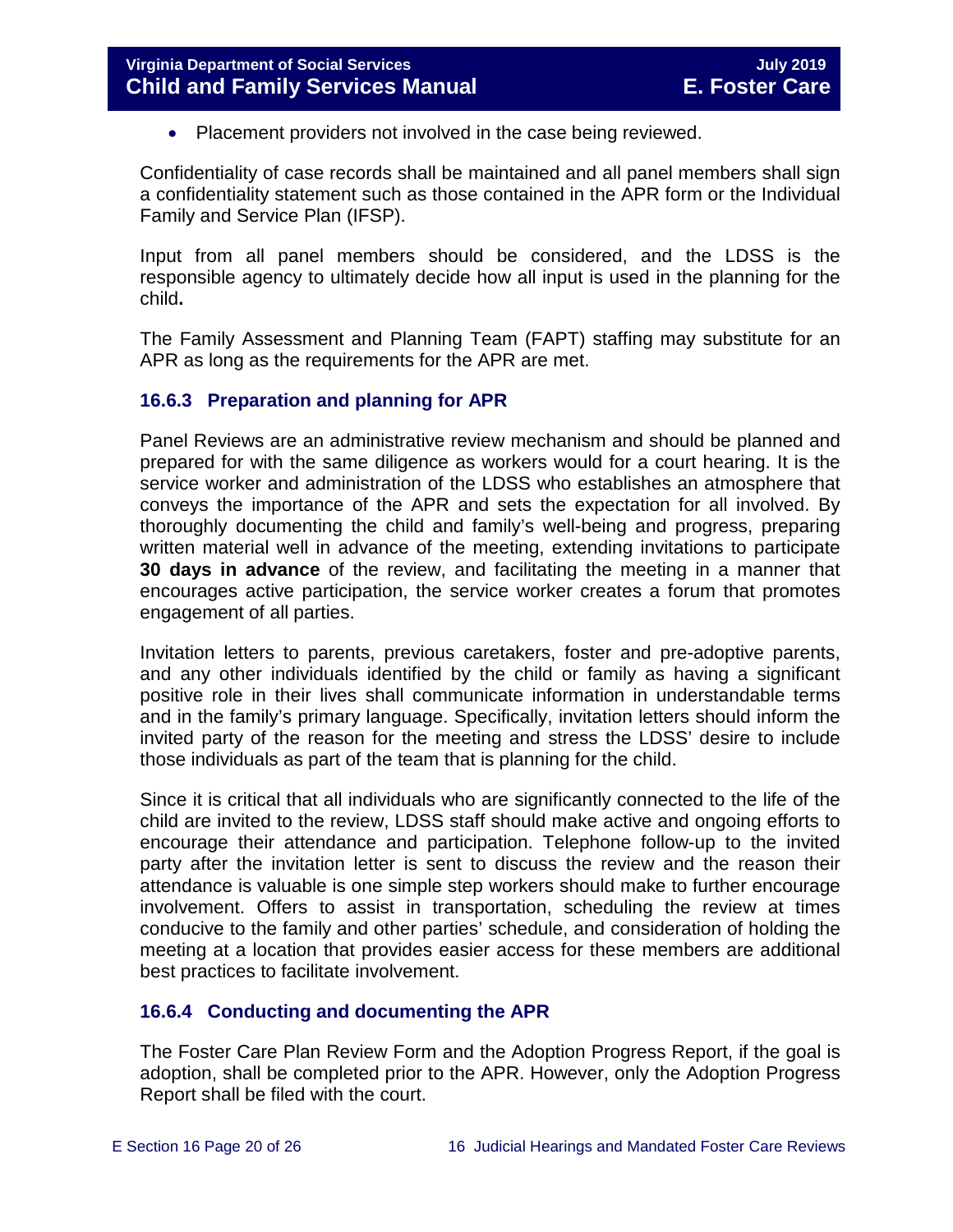During the APR, the panel shall address and make recommendations when needed concerning the following:

- How the services provided during the preceding six (6) months met the needs of the child as defined in the foster care plan.
- In what ways the child's current placement is appropriate, meeting his need for normalcy and safety as well as all other needs.
- The parent(s)', child's, and foster care or pre-adoptive provider's or other attending family members issues and concerns regarding planning for the child.
- The LDSS, parent(s)', child's, and foster care or pre-adoptive provider's engagement in services and activities identified in the foster care plan.
- Any barriers to progress.
- Appropriateness of the program goal for the child and of the date for goal achievement.
- Continuing need for placement.
- Continued efforts to help the child achieve permanency.
- The child's wishes regarding the permanency plan.

The findings of the panel and any recommendations made by the panel, including changes to the foster care plan, shall be recorded on the APR Form. Recommendations from the APR that result in a change from the existing foster care plan should be documented. The LDSS should consult with their attorney regarding the appropriate process for communicating these changes to the court.

The birth parent(s)/prior custodians, foster parents, or pre-adoptive parent(s) not in attendance should be given a copy of the final report from the APR.

## <span id="page-20-0"></span>**16.7 Local Supervisory Reviews**

A Local Supervisory Review is required every six (6) months for young adults that turned 18 prior to July 1, 2016 and continue to receive independent living services.

The Foster Care Plan Review Form is to be used for the Local Supervisory Review. A new Review Form shall be completed each time a review is held. The supervisor shall sign the review. The supervisory review shall be documented on the court screen in OASIS.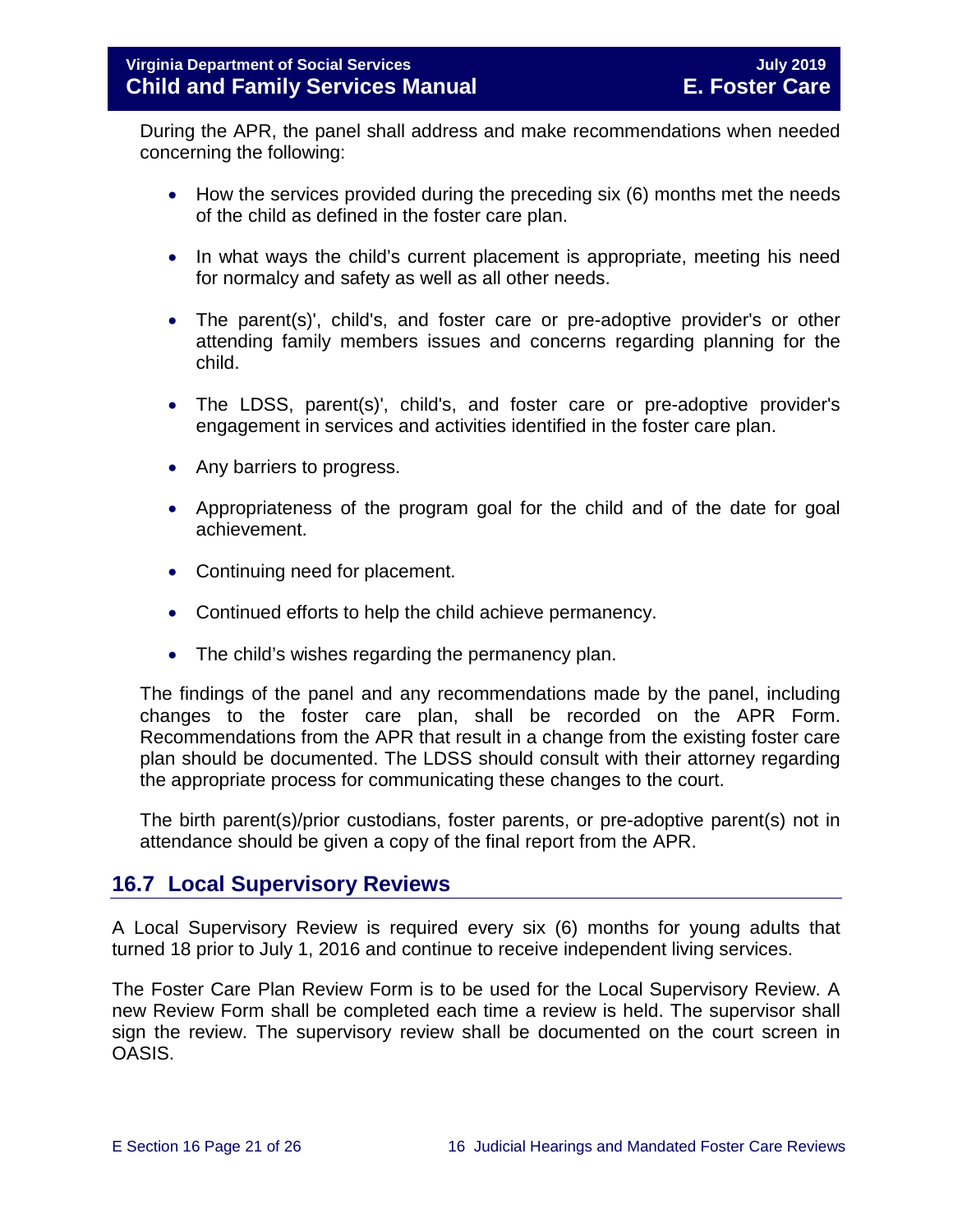## <span id="page-21-0"></span>**16.8 Additional information regarding required reviews**

## <span id="page-21-1"></span>**16.8.1 Hearings when cases are on appeal**

When a case is on appeal for TPR, the Juvenile and Domestic Relations District Court retains jurisdiction on all matters not on appeal and shall continue to hold reviews. The appeal hearing may substitute for a review hearing if the appeal court adjudicates the future status of the child.

## <span id="page-21-2"></span>**16.8.2 Children committed to the Department of Juvenile Justice**

Children formerly in the custody of the LDSS who have been committed to the Department of Juvenile Justice (DJJ) shall be discharged from foster care and no court hearings or reviews apply.  $(\frac{6}{16.1} - 278.7)$ . The case shall remain open in OASIS with the case type "Former Foster Care-Committed to DJJ" and the service worker shall continue to be involved with case planning and visiting the child monthly. The Court Service Unit's video conference technology may be used to conduct the visit every other month. The Memorandum of Understanding between VDSS and DJJ, as well as the joint guidance, can be found [here.](https://fusion.dss.virginia.gov/dfs/DFS-Home/Foster-Care/Juvenile-Justice) See section [3.9.3](https://fusion.dss.virginia.gov/Portals/%5bdfs%5d/Files/DFS%20Manuals/Foster%20Care%20Manuals/Foster%20Care%20Manual%2007-2019/section_3_entering_foster_care.pdf#page=29)  [and 3.9.4](https://fusion.dss.virginia.gov/Portals/%5bdfs%5d/Files/DFS%20Manuals/Foster%20Care%20Manuals/Foster%20Care%20Manual%2007-2019/section_3_entering_foster_care.pdf#page=29) for more information regarding youth committed to DJJ custody.

## <span id="page-21-3"></span>**16.8.3 Foster Care Plan change to Adoption**

At the permanency planning hearing, or at any other hearing that results in the decision to change the child's goal to Adoption, the LDSS may also file a petition to terminate parental rights, along with the foster care plan. For more information on developing the foster care plan when the goal is changed to adoption, see [Section](https://fusion.dss.virginia.gov/Portals/%5bdfs%5d/Files/DFS%20Manuals/Foster%20Care%20Manuals/Foster%20Care%20Manual%2007-2019/section_15_developing_service_plan.pdf#page=14)  [15.10.](https://fusion.dss.virginia.gov/Portals/%5bdfs%5d/Files/DFS%20Manuals/Foster%20Care%20Manuals/Foster%20Care%20Manual%2007-2019/section_15_developing_service_plan.pdf#page=14)

## <span id="page-21-4"></span>**16.9 Restoration of parental rights**

## <span id="page-21-5"></span>**16.9.1 Requirements for a petition**

If the child is in the custody of an LDSS and pre-adoptive parent(s) have not been identified and approved for the child, the child's guardian ad litem or the local board of social services may file a petition to restore the previously terminated parental rights of the child's parent consistent with  $\S$  [16.1-283.2](http://law.lis.virginia.gov/vacode/16.1-283.2/) when all of the following circumstances are established:

- The child is at least 14 years of age.
- The child was previously adjudicated to be an abused or neglected child, child in need of services, child in need of supervision, or a delinquent child.
- The parent's rights were terminated under a final order pursuant to subsection B, C, or D of [§16.1-283](http://law.lis.virginia.gov/vacode/16.1-283/) at least two years prior to the filing of the petition to restore parental rights.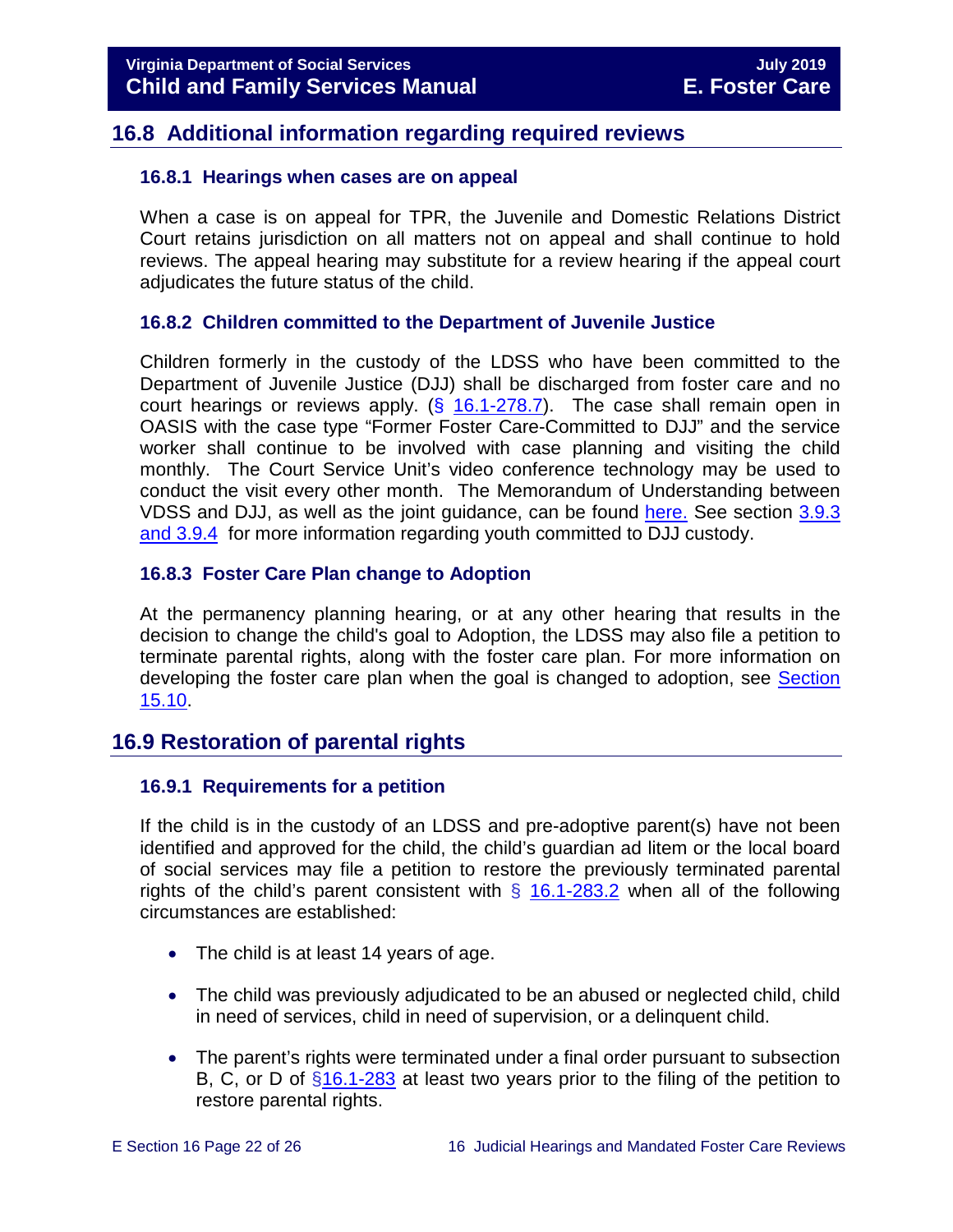- The child has not achieved his permanency goal or the permanency goal was achieved and not sustained.
- The child, if he is 14 years of age or older, and the parent whose rights are to be reinstated consent to the restoration of parental rights.

The court may accept a petition involving a child younger than 14 years of age if:

- The child is the sibling of a child for whom a petition for restoration of parental rights has been filed and the child who is younger than 14 years of age meets all other criteria for restoration of parental rights set forth in  $\S$  [16.1-283.2](http://law.lis.virginia.gov/vacode/title16.1/chapter11/section16.1-283.2/) of the Code of Virginia; or
- The child's guardian ad litem and the local department jointly file the petition for restoration;
- The court may also accept a petition filed before the expiration of the two-year period following termination of parental rights if the child will turn 18 before the expiration of the two-year period, and the court finds that accepting such a petition is in the best interest of the child.

The court shall set a hearing on the petition and serve notice of the hearing along with a copy of the petition on the former parent of the child whose rights are the subject of the petition, any other parent who maintains legal rights to the child, the child's court appointed special advocate (if one has been appointed), and either the guardian ad litem or the local board of social services, whichever is not the petitioner.

## <span id="page-22-0"></span>**16.9.2 Placement plan**

Within 60 days of the filing of the petition for restoration of parental rights, and prior to the entry of an order, pursuant to  $16.1-283.2$  D, the LDSS shall develop a placement plan for the child to include the following:

- Descriptions of the programs, services, and other supports that will be offered to the child and the former parent with whom the child is to be placed.
- Requirements for parental participation in programs, supports and services when the child is placed.
- Conduct expectations of the child's former parent with whom the child has been placed.

## <span id="page-22-1"></span>**16.9.3 Hearing of the petition**

At the hearing the court may find upon clear and convincing evidence that: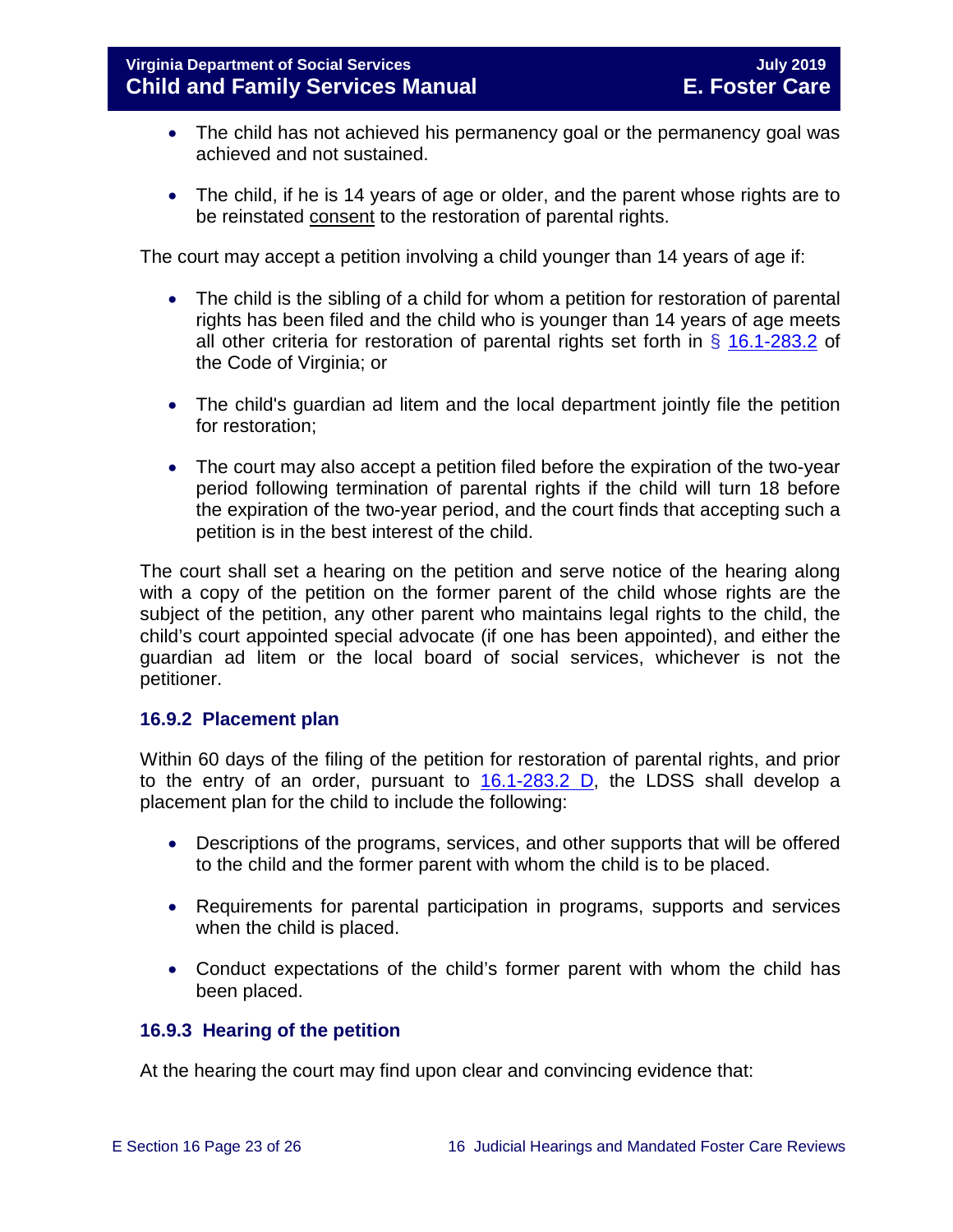- The parent is willing and able to:
	- o Receive and care for the child.
	- o Have a positive, continuous relationship with the child.
	- oProvide a permanent suitable home for the child.
	- oProtect the child from abuse and neglect.

The court may enter an order allowing the LDSS to place the child with the former parent whose rights have been terminated subject to the placement plan and LDSS visitation.

## <span id="page-23-0"></span>**16.9.4 Supervision of the placement**

Once the court has given approval for the child or youth to be placed with his former parent, the director of the LDSS shall cause the child to be visited at least three (3) times within the six month period immediately following the placement of the child or youth in the former parent's home. Visitation shall be no less than 90 days between the first and last visit and at least one of the visits shall be conducted in the home of the former parent.

The purpose of this visitation shall be the following:

- Evaluate the suitability of the placement for the child or youth.
- Progress of the former parent toward remedying the factors and conditions that led to or required the continuation of the child's foster care placement.
- Evaluate the suitability and progress of the parent and the child in programs, services or supports as defined in the placement plan.

## <span id="page-23-1"></span>**16.9.5 Report of visitation**

At the conclusion of the required visitation with the child or youth and the former parent, the LDSS Director shall make a written Report of Visitation and submit it to the court.

The components of the written report of visitation shall address those issues identified in [16.9.4](#page-23-0) which include but are not limited to:

- The suitability of the placement for the child or youth.
- The progress of the former parent toward remedying the factors and conditions that led to or required the continuation of the child's foster care placement.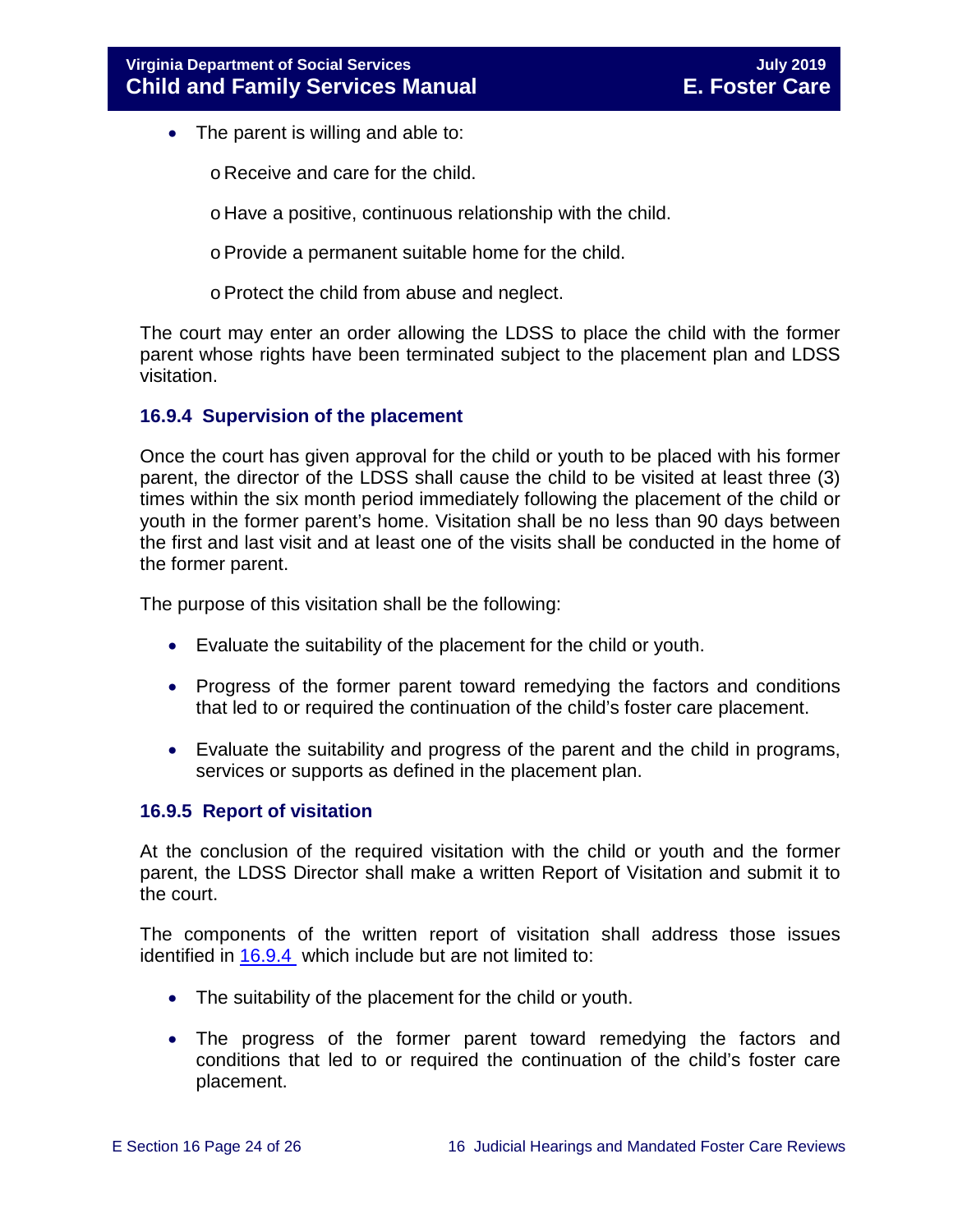• Evaluation of the compliance with programs, services or supports as defined in the placement plan for the parent and the child.

## <span id="page-24-0"></span>**16.9.6 Hearing for restoration of parental rights**

Once the court has received the report of visitation, a hearing date shall be scheduled for the restoration of parental rights with notice of the hearing and a copy of the report provided to the former parent of the child whose rights are the subject of the petition, any other parent who retains legal rights to the child, the child's court appointed special advocate (if appointed) and the child's guardian ad litem. At this hearing, the judge shall consider the following:

- Whether the parent whose rights are to be reinstated agrees to the reinstatement of parental rights.
- That the parent whose rights are to be reinstated has substantially remedied the conditions that lead to or required continuation of the child's foster care placement.
- The age and maturity of the child and if age 14 years or older, if the child consents to the restoration of parental rights.
- If the child is younger than 14 years old, the child's preference in regard to the restoration of parental rights.
- If the restoration of parental rights will present a risk to the child's life, health, or development.
- Evaluate how the restoration of parental rights will affect benefits to the child.
- Other material changes in circumstances, if any, that would impact the restoration of parental rights.

Upon hearing clear and convincing evidence that the restoration of parental rights is in the best interest of the child, the court shall restore the parental rights of the former parent to the child placed in the home.

## <span id="page-24-1"></span>**16.9.7 Other stipulations for the restoration of parental rights**

At any time prior to the hearing on the restoration of parental rights, the court may revoke its order permitting the placement of the child with the former parent on its own motion, or on the motion of the child's guardian ad litem, or the LDSS.

A petition for restoration of parental rights filed while the child is younger than 18 years of age shall not become invalid because the child reaches 18 years of age prior to the entry of an order restoring parental rights. Any order entered after a child reaches 18 years of age, where the petition was filed prior to the child turning 18